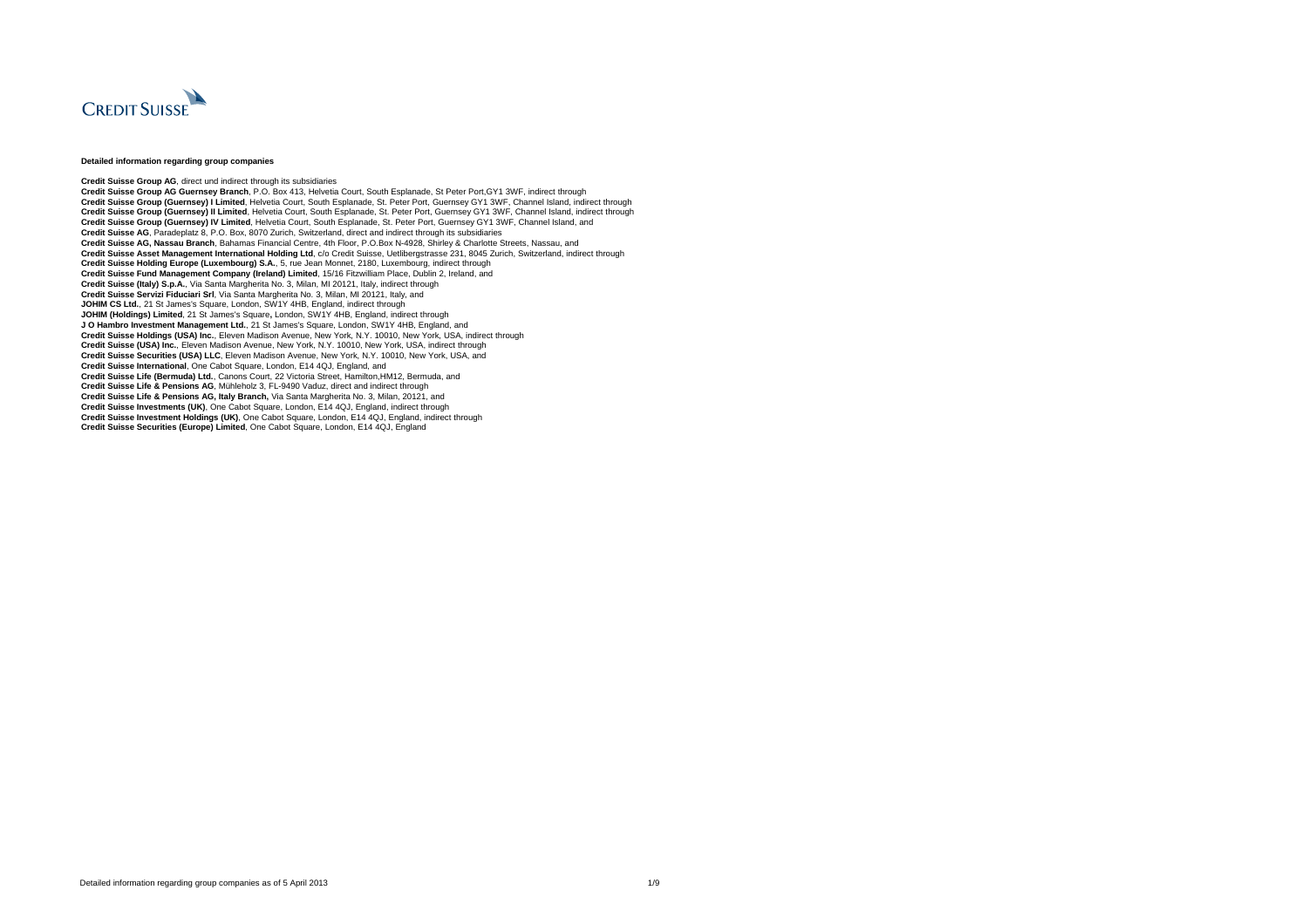## **Detailed information regarding financial instruments**

## **Conversion rights, share purchase rights and granted (written) share sale rights**

| <b>Conversion rights</b> |                   |                                                                                                 |                              |      |                             |        |                 |                  |       |                               |                                  |                 |
|--------------------------|-------------------|-------------------------------------------------------------------------------------------------|------------------------------|------|-----------------------------|--------|-----------------|------------------|-------|-------------------------------|----------------------------------|-----------------|
| <b>Underlying</b>        | <b>ISIN</b>       | Identity of the Issuer                                                                          |                              | Long | <b>Product</b>              | Call / | <b>Exercise</b> | <b>Number of</b> |       | <b>Subscription Number of</b> | <b>Exercise Price</b>            | <b>Exercise</b> |
|                          | <b>Underlying</b> |                                                                                                 | <b>ISIN Derivative</b> Short |      |                             |        | <b>Type</b>     | rights           | ratio | shares                        |                                  | <b>Period</b>   |
|                          |                   | CREDIT SUISSE GROUP AG CH0012138530 Credit Suisse Group (Guernsey) IV Limited CH0181115681 Long |                              |      | Tier 2 Buffer Capital Notes |        | Physical        | 85'000           |       | 4'250                         | variable - floor price CHF 20.00 | 22.03.2022      |
|                          |                   | CREDIT SUISSE GROUP AG CH0012138530 Credit Suisse Group (Guernsey) IV Limited CH0181115681 Long |                              |      | Tier 2 Buffer Capital Notes |        | Physical        | 4'195'000        |       | 209'750                       | variable - floor price CHF 20.00 | 22.03.2022      |
|                          |                   | CREDIT SUISSE GROUP AG CH0012138530 Credit Suisse Group (Guernsey) I Limited XS0595225318 Long  |                              |      | Tier 2 Buffer Capital Notes |        | Physical        | 14'420'000       | ).05  | 721'000                       | variable - floor price USD 20.00 | 24.02.2041      |

| Share purchase rights, that provide or permit actual delivery |                   |                               |                        |              |                |        |                 |                  |                               |         |                       |                 |
|---------------------------------------------------------------|-------------------|-------------------------------|------------------------|--------------|----------------|--------|-----------------|------------------|-------------------------------|---------|-----------------------|-----------------|
| <b>Underlying</b>                                             | <b>ISIN</b>       | <b>Identity of the Issuer</b> | <b>ISIN Derivative</b> | Long /       | <b>Product</b> | Call / | <b>Exercise</b> | <b>Number of</b> | <b>Subscription Number of</b> |         | <b>Exercise Price</b> | <b>Exercise</b> |
|                                                               | <b>Underlying</b> |                               |                        | <b>Short</b> |                | Put    | <b>Type</b>     | rights           | ratio                         | shares  |                       | Period          |
| <b>CREDIT SUISSE GROUP AG</b>                                 | CH0012138530      |                               |                        | Long         | Option         | Call   | Physical        | 5'000            | 100.734                       | 503'670 | 29.78                 | 20.12.2013      |
| CREDIT SUISSE GROUP AG CH0012138530                           |                   |                               |                        | Long         | Option         | Call   | Physical        | 4'710            | 100.734                       | 474'457 | 29.78                 | 20.12.2013      |
| CREDIT SUISSE GROUP AG CH0012138530                           |                   |                               |                        | Long         | Option         | Call   | Physical        | 4'000            | 100.734                       | 402'936 | 27.80                 | 20.12.2013      |
| CREDIT SUISSE GROUP AG CH0012138530                           |                   |                               |                        | Long         | Option         | Call   | Physical        | 3'790            | 100                           | 379'000 | 20.00                 | 20.12.2013      |
| CREDIT SUISSE GROUP AG CH0012138530                           |                   |                               |                        | Long         | Option         | Call   | Physical        | 2'774            | 100                           | 277'400 | 28.00                 | 20.12.2013      |
| CREDIT SUISSE GROUP AG CH0012138530                           |                   |                               |                        | Long         | Option         | Call   | Physical        | 1'944            | 100.734                       | 195'826 | 31.77                 | 20.12.2013      |
| CREDIT SUISSE GROUP AG CH0012138530                           |                   |                               |                        | Long         | Option         | Call   | Physical        | 1'557            | 100                           | 155'700 | 26.00                 | 20.12.2013      |
| CREDIT SUISSE GROUP AG CH0012138530                           |                   |                               |                        | Long         | Option         | Call   | Physical        | 1'304            | 100                           | 130'400 | 26.00                 | 19.04.2013      |
| CREDIT SUISSE GROUP AG CH0012138530                           |                   |                               |                        |              | Option         | Call   | Physical        | 500              | 100.734                       | 50'367  | 23.83                 | 20.12.2013      |
|                                                               |                   |                               |                        | Long         |                |        |                 |                  |                               |         |                       |                 |
| CREDIT SUISSE GROUP AG CH0012138530                           |                   |                               |                        | Long         | Option         | Call   | Physical        | 449              | 100.734                       | 45'229  | 27.80                 | 20.06.2014      |
| CREDIT SUISSE GROUP AG CH0012138530                           |                   |                               |                        | Long         | Option         | Call   | Physical        | 430              | 100                           | 43'000  | 20.00                 | 19.12.2014      |
| CREDIT SUISSE GROUP AG CH0012138530                           |                   |                               |                        | Long         | Option         | Call   | Physical        | 415              | 100                           | 41'500  | 27.00                 | 19.04.2013      |
| CREDIT SUISSE GROUP AG CH0012138530                           |                   |                               |                        | Long         | Option         | Call   | Physical        | 377              | 100                           | 37'700  | 30.00                 | 20.12.2013      |
| CREDIT SUISSE GROUP AG CH0012138530                           |                   |                               |                        | Long         | Option         | Call   | Physical        | 300              | 100.734                       | 30'220  | 22.83                 | 21.06.2013      |
| CREDIT SUISSE GROUP AG CH0012138530                           |                   |                               |                        | Long         | Option         | Call   | Physical        | 300              | 100                           | 30'000  | 25.00                 | 19.04.2013      |
| CREDIT SUISSE GROUP AG CH0012138530                           |                   |                               |                        | Long         | Option         | Call   | Physical        | 300              | 100                           | 30'000  | 30.00                 | 21.06.2013      |
| CREDIT SUISSE GROUP AG CH0012138530                           |                   |                               |                        | Long         | Option         | Call   | Physical        | 282              | 100.734                       | 28'406  | 23.83                 | 21.06.2013      |
| CREDIT SUISSE GROUP AG CH0012138530                           |                   |                               |                        | Long         | Option         | Call   | Physical        | 230              | 100                           | 23'000  | 30.00                 | 21.06.2013      |
| CREDIT SUISSE GROUP AG CH0012138530                           |                   |                               |                        | Long         | Option         | Call   | Physical        | 228              | 100                           | 22'800  | 26.00                 | 21.06.2013      |
| CREDIT SUISSE GROUP AG CH0012138530                           |                   |                               |                        | Long         | Option         | Call   | Physical        | 220              | 100.734                       | 22'161  | 24.82                 | 21.06.2013      |
| CREDIT SUISSE GROUP AG CH0012138530                           |                   |                               |                        | Long         | Option         | Call   | Physical        | 211              | 100                           | 21'100  | 28.00                 | 21.06.2013      |
| CREDIT SUISSE GROUP AG CH0012138530                           |                   |                               |                        | Long         | Option         | Call   | Physical        | 201              | 100.734                       | 20'247  | 25.81                 | 21.06.2013      |
| CREDIT SUISSE GROUP AG CH0012138530                           |                   |                               |                        | Long         | Option         | Call   | Physical        | 200              | 100                           | 20'000  | 24.00                 | 19.04.2013      |
| CREDIT SUISSE GROUP AG CH0012138530                           |                   |                               |                        | Long         | Option         | Call   | Physical        | 200              | 100                           | 20'000  | 29.00                 | 21.06.2013      |
| CREDIT SUISSE GROUP AG CH0012138530                           |                   |                               |                        | Long         | Option         | Call   | Physical        | 200              | 100                           | 20'000  | 29.00                 | 19.04.2013      |
| CREDIT SUISSE GROUP AG CH0012138530                           |                   |                               |                        |              |                | Call   |                 | 150              | 100                           | 15'000  | 28.00                 | 19.04.2013      |
|                                                               |                   |                               |                        | Long         | Option         |        | Physical        |                  |                               |         |                       |                 |
| CREDIT SUISSE GROUP AG CH0012138530                           |                   |                               |                        | Long         | Option         | Call   | Physical        | 130              | 100                           | 13'000  | 29.00                 | 19.04.2013      |
| CREDIT SUISSE GROUP AG CH0012138530                           |                   |                               |                        | Long         | Option         | Call   | Physical        | 123              | 100.734                       | 12'390  | 23.83                 | 20.12.2013      |
| CREDIT SUISSE GROUP AG CH0012138530                           |                   |                               |                        | Long         | Option         | Call   | Physical        | 120              | 100.734                       | 12'088  | 25.81                 | 20.12.2013      |
| CREDIT SUISSE GROUP AG CH0012138530                           |                   |                               |                        | Long         | Option         | Call   | Physical        | 100              | 100.734                       | 10'073  | 27.80                 | 20.06.2014      |
| CREDIT SUISSE GROUP AG CH0012138530                           |                   |                               |                        | Long         | Option         | Call   | Physical        | 100              | 100.734                       | 10'073  | 32.76                 | 21.06.2013      |
| CREDIT SUISSE GROUP AG CH0012138530                           |                   |                               |                        | Long         | Option         | Call   | Physical        | 100              | 100                           | 10'000  | 27.00                 | 17.05.2013      |
| CREDIT SUISSE GROUP AG CH0012138530                           |                   |                               |                        | Long         | Option         | Call   | Physical        | 100              | 100                           | 10'000  | 18.00                 | 20.12.2013      |
| CREDIT SUISSE GROUP AG CH0012138530                           |                   |                               |                        | Long         | Option         | Call   | Physical        | 100              | 100                           | 10'000  | 18.00                 | 21.06.2013      |
| CREDIT SUISSE GROUP AG CH0012138530                           |                   |                               |                        | Long         | Option         | Call   | Physical        | 100              | 100                           | 10'000  | 30.00                 | 20.09.2013      |
| CREDIT SUISSE GROUP AG CH0012138530                           |                   |                               |                        | Long         | Option         | Call   | Physical        | 100              | 100                           | 10'000  | 24.00                 | 17.05.2013      |
| CREDIT SUISSE GROUP AG CH0012138530                           |                   |                               |                        | Long         | Option         | Call   | Physical        | 91               | 100                           | 9'100   | 25.00                 | 19.04.2013      |
| CREDIT SUISSE GROUP AG CH0012138530                           |                   |                               |                        | Long         | Option         | Call   | Physical        | 85               | 100                           | 8'500   | 27.00                 | 21.06.2013      |
| CREDIT SUISSE GROUP AG CH0012138530                           |                   |                               |                        | Long         | Option         | Call   | Physical        | 83               | 100                           | 8'300   | 32.00                 | 20.12.2013      |
| CREDIT SUISSE GROUP AG CH0012138530                           |                   |                               |                        | Long         | Option         | Call   | Physical        | 82               | 100                           | 8'200   | 24.00                 | 21.06.2013      |
| CREDIT SUISSE GROUP AG CH0012138530                           |                   |                               |                        | Long         | Option         | Call   | Physical        | 80               | 100.734                       | 8'058   | 21.84                 | 20.12.2013      |
| CREDIT SUISSE GROUP AG CH0012138530                           |                   |                               |                        | Long         | Option         | Call   | Physical        | 80               | 100                           | 8'000   | 17.00                 | 21.06.2013      |
| CREDIT SUISSE GROUP AG CH0012138530                           |                   |                               |                        | Long         | Option         | Call   | Physical        | 80               | 100                           | 8'000   | 22.00                 | 20.09.2013      |
| CREDIT SUISSE GROUP AG CH0012138530                           |                   |                               |                        | Long         | Option         | Call   | Physical        | 71               | 100                           | 7'100   | 24.00                 | 19.12.2014      |
| CREDIT SUISSE GROUP AG CH0012138530                           |                   |                               |                        |              | Option         | Call   | Physical        | 64               | 100                           | 6'400   | 24.00                 | 20.09.2013      |
| CREDIT SUISSE GROUP AG CH0012138530                           |                   |                               |                        | Long         |                |        |                 |                  |                               |         |                       |                 |
|                                                               |                   |                               |                        | Long         | Option         | Call   | Physical        | 60               | 100                           | 6'000   | 22.00                 | 20.12.2013      |
| CREDIT SUISSE GROUP AG CH0012138530                           |                   |                               |                        | Long         | Option         | Call   | Physical        | 50               | 100.734                       | 5'036   | 20.85                 | 21.06.2013      |
| CREDIT SUISSE GROUP AG CH0012138530                           |                   |                               |                        | Long         | Option         | Call   | Physical        | 50               | 100.734                       | 5'036   | 31.77                 | 20.12.2013      |
| CREDIT SUISSE GROUP AG CH0012138530                           |                   |                               |                        | Long         | Option         | Call   | Physical        | 50               | 100                           | 5'000   | 27.00                 | 21.06.2013      |
| CREDIT SUISSE GROUP AG CH0012138530                           |                   |                               |                        | Long         | Option         | Call   | Physical        | 50               | 100                           | 5'000   | 34.00                 | 20.12.2013      |
| CREDIT SUISSE GROUP AG CH0012138530                           |                   |                               |                        | Long         | Option         | Call   | Physical        | 48               | 100                           | 4'800   | 28.00                 | 20.09.2013      |
| CREDIT SUISSE GROUP AG CH0012138530                           |                   |                               |                        | Long         | Option         | Call   | Physical        | 48               | 100                           | 4'800   | 28.00                 | 19.04.2013      |
| CREDIT SUISSE GROUP AG CH0012138530                           |                   |                               |                        | Long         | Option         | Call   | Physical        | 40               | 100.734                       | 4'029   | 32.76                 | 20.12.2013      |
| CREDIT SUISSE GROUP AG CH0012138530                           |                   |                               |                        | Long         | Option         | Call   | Physical        | 40               | 100.734                       | 4'029   | 27.80                 | 20.12.2013      |
| CREDIT SUISSE GROUP AG CH0012138530                           |                   |                               |                        | Long         | Option         | Call   | Physical        | 35               | 100                           | 3'500   | 25.00                 | 17.05.2013      |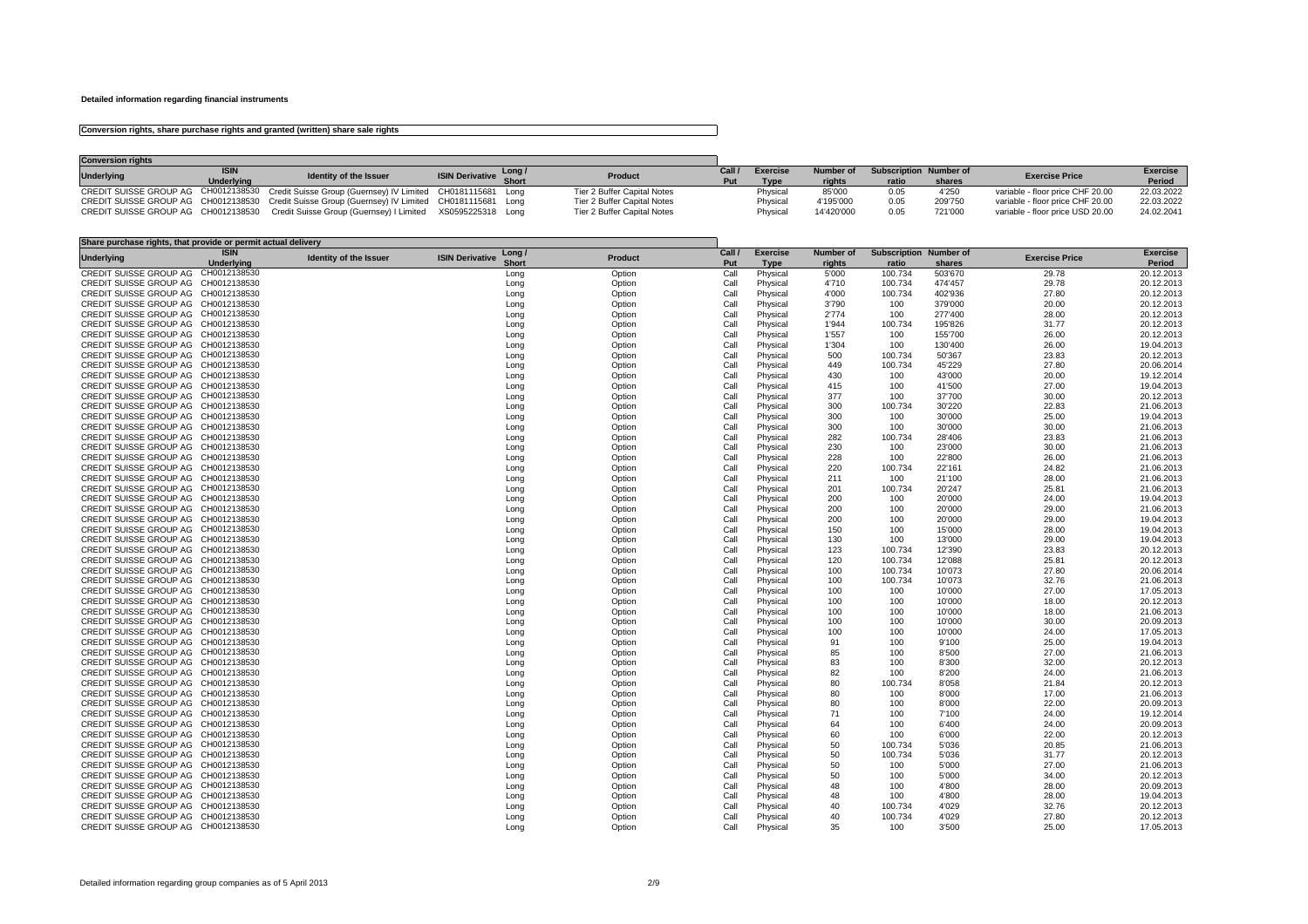| CREDIT SUISSE GROUP AG CH0012138530 | Long | Option | Call | Physical | 29      | 100     | 2'900   | 28.00 | 17.05.2013 |
|-------------------------------------|------|--------|------|----------|---------|---------|---------|-------|------------|
| CREDIT SUISSE GROUP AG CH0012138530 | Long | Option | Call | Physical | 24      | 100.734 | 2'417   | 26.80 | 20.12.2013 |
| CREDIT SUISSE GROUP AG CH0012138530 | Long | Option | Call | Physical | 20      | 100     | 2'000   | 24.00 | 20.06.2014 |
| CREDIT SUISSE GROUP AG CH0012138530 | Long | Option | Call | Physical | 20      | 100     | 2'000   | 30.00 | 20.09.2013 |
| CREDIT SUISSE GROUP AG CH0012138530 | Long | Option | Call | Physical |         | 100.734 | 1'511   | 19.85 | 21.06.2013 |
| CREDIT SUISSE GROUP AG CH0012138530 | Long | Option | Call | Physical |         | 100     | 1'400   | 25.00 | 19.04.2013 |
| CREDIT SUISSE GROUP AG CH0012138530 | Long | Option | Call | Physical |         | 100     | 1'300   | 28.00 | 20.09.2013 |
| CREDIT SUISSE GROUP AG CH0012138530 | Long | Option | Call | Physical |         | 100     | 1'000   | 32.00 | 21.06.2013 |
| CREDIT SUISSE GROUP AG CH0012138530 | Long | Option | Call | Physical |         | 100     | 900     | 26.00 | 17.05.2013 |
| CREDIT SUISSE GROUP AG CH0012138530 | Long | Option | Call | Physical | 172'500 |         | 172'500 | 16.91 | 21.06.2013 |
| CREDIT SUISSE GROUP AG CH0012138530 | Long | Option | Call | Physical | 100'000 |         | 100'000 | 20.65 | 20.12.2013 |
| CREDIT SUISSE GROUP AG CH0012138530 | Long | Option | Call | Physical | 77'804  |         | 77'804  | 15.77 | 21.06.2013 |
|                                     |      |        |      |          |         |         |         |       |            |

| Granted (written) share sale rights, that provide or permit actual delivery |                   |                               |                                  |                |        |                 |                  |                               |         |                       |                 |
|-----------------------------------------------------------------------------|-------------------|-------------------------------|----------------------------------|----------------|--------|-----------------|------------------|-------------------------------|---------|-----------------------|-----------------|
| <b>Underlying</b>                                                           | <b>ISIN</b>       | <b>Identity of the Issuer</b> | Long /<br><b>ISIN Derivative</b> | <b>Product</b> | Call / | <b>Exercise</b> | <b>Number of</b> | <b>Subscription Number of</b> |         | <b>Exercise Price</b> | <b>Exercise</b> |
|                                                                             | <b>Underlying</b> |                               | <b>Short</b>                     |                | Put    | <b>Type</b>     | rights           | ratio                         | shares  |                       | Period          |
| CREDIT SUISSE GROUP AG CH0012138530                                         |                   |                               | Short                            | Option         | Put    | Physical        | 5'875            | 100                           | 587'500 | 20.00                 | 20.09.2013      |
| CREDIT SUISSE GROUP AG CH0012138530                                         |                   |                               | Short                            | Option         | Put    | Physical        | 4'795            | 100.734                       | 483'019 | 19.85                 | 20.12.2013      |
| CREDIT SUISSE GROUP AG CH0012138530                                         |                   |                               | Short                            | Option         | Put    | Physical        | 3'442            | 100.734                       | 346'726 | 35.74                 | 20.12.2013      |
| CREDIT SUISSE GROUP AG CH0012138530                                         |                   |                               | Short                            | Option         | Put    | Physical        | 3'000            | 100.734                       | 302'202 | 25.81                 | 20.12.2013      |
| CREDIT SUISSE GROUP AG CH0012138530                                         |                   |                               | Short                            | Option         | Put    | Physical        | 2'686            | 100                           | 268'600 | 24.00                 | 21.06.2013      |
| CREDIT SUISSE GROUP AG CH0012138530                                         |                   |                               | Short                            | Option         | Put    | Physical        | 2'086            | 100.734                       | 210'131 | 19.85                 | 21.06.2013      |
| CREDIT SUISSE GROUP AG CH0012138530                                         |                   |                               | Short                            | Option         | Put    | Physical        | 1'998            | 100                           | 199'800 | 16.00                 | 21.06.2013      |
| CREDIT SUISSE GROUP AG CH0012138530                                         |                   |                               | Short                            | Option         | Put    | Physical        | 1'990            | 100                           | 199'000 | 24.00                 | 19.12.2014      |
| CREDIT SUISSE GROUP AG CH0012138530                                         |                   |                               | Short                            | Option         | Put    | Physical        | 1'707            | 100.734                       | 171'952 | 23.83                 | 19.12.2014      |
| CREDIT SUISSE GROUP AG CH0012138530                                         |                   |                               | Short                            | Option         | Put    | Physical        | 1'350            | 100                           | 135'000 | 18.00                 | 20.12.2013      |
| CREDIT SUISSE GROUP AG CH0012138530                                         |                   |                               | Short                            | Option         | Put    | Physical        | 1'143            | 100.734                       | 115'138 | 47.65                 | 20.12.2013      |
| CREDIT SUISSE GROUP AG CH0012138530                                         |                   |                               | Short                            | Option         | Put    | Physical        | 1'149            | 100                           | 114'900 | 19.00                 | 20.09.2013      |
| CREDIT SUISSE GROUP AG CH0012138530                                         |                   |                               | Short                            | Option         | Put    | Physical        | 1'000            | 100                           | 100'000 | 10.00                 | 18.12.2015      |
| CREDIT SUISSE GROUP AG CH0012138530                                         |                   |                               | Short                            | Option         | Put    | Physical        | 900              | 100                           | 90'000  | 16.00                 | 15.12.2017      |
| CREDIT SUISSE GROUP AG CH0012138530                                         |                   |                               | Short                            | Option         | Put    | Physical        | 850              | 100                           | 85'000  | 17.00                 | 21.06.2013      |
| CREDIT SUISSE GROUP AG CH0012138530                                         |                   |                               | Short                            | Option         | Put    | Physical        | 728              | 100                           | 72'800  | 26.00                 | 20.09.2013      |
| CREDIT SUISSE GROUP AG CH0012138530                                         |                   |                               | Short                            | Option         | Put    | Physical        | 500              | 100                           | 50'000  | 8.00                  | 20.06.2014      |
| CREDIT SUISSE GROUP AG CH0012138530                                         |                   |                               | Short                            | Option         | Put    | Physical        | 398              | 100.734                       | 40'092  | 21.84                 | 21.06.2013      |
| CREDIT SUISSE GROUP AG CH0012138530                                         |                   |                               | Short                            | Option         | Put    | Physical        | 375              | 100.734                       | 37'775  | 18.86                 | 21.06.2013      |
| CREDIT SUISSE GROUP AG CH0012138530                                         |                   |                               | Short                            | Option         | Put    | Physical        | 351              | 100                           | 35'100  | 20.00                 | 21.06.2013      |
| CREDIT SUISSE GROUP AG CH0012138530                                         |                   |                               | Short                            | Option         | Put    | Physical        | 329              | 100                           | 32'900  | 18.00                 | 19.12.2014      |
| CREDIT SUISSE GROUP AG CH0012138530                                         |                   |                               | Short                            | Option         | Put    | Physical        | 301              | 100.734                       | 30'320  | 20.85                 | 21.06.2013      |
| CREDIT SUISSE GROUP AG CH0012138530                                         |                   |                               | Short                            | Option         | Put    | Physical        | 300              | 100                           | 30'000  | 23.00                 | 21.06.2013      |
| CREDIT SUISSE GROUP AG CH0012138530                                         |                   |                               | Short                            | Option         | Put    | Physical        | 270              | 100                           | 27'000  | 18.00                 | 18.12.2015      |
| CREDIT SUISSE GROUP AG CH0012138530                                         |                   |                               | Short                            | Option         | Put    | Physical        | 250              | 100.734                       | 25'183  | 39.71                 | 20.12.2013      |
| CREDIT SUISSE GROUP AG CH0012138530                                         |                   |                               | Short                            | Option         | Put    | Physical        | 233              | 100.734                       | 23'471  | 23.83                 | 20.12.2013      |
| CREDIT SUISSE GROUP AG CH0012138530                                         |                   |                               | Short                            | Option         | Put    | Physical        | 225              | 100.734                       | 22'665  | 26.80                 | 20.12.2013      |
| CREDIT SUISSE GROUP AG CH0012138530                                         |                   |                               | Short                            | Option         | Put    | Physical        | 211              | 100.734                       | 21'254  | 24.82                 | 21.06.2013      |
| CREDIT SUISSE GROUP AG CH0012138530                                         |                   |                               | Short                            | Option         | Put    | Physical        | 200              | 100                           | 20'000  | 29.00                 | 19.04.2013      |
| CREDIT SUISSE GROUP AG CH0012138530                                         |                   |                               | Short                            | Option         | Put    | Physical        | 175              | 100                           | 17'500  | 24.00                 | 19.04.2013      |
| CREDIT SUISSE GROUP AG CH0012138530                                         |                   |                               | Short                            | Option         | Put    | Physical        | 154              | 100.734                       | 15'513  | 20.85                 | 20.12.2013      |
| CREDIT SUISSE GROUP AG CH0012138530                                         |                   |                               | Short                            | Option         | Put    | Physical        | 150              | 100                           | 15'000  | 18.00                 | 20.09.2013      |
| CREDIT SUISSE GROUP AG CH0012138530                                         |                   |                               | Short                            | Option         | Put    | Physical        | 148              | 100                           | 14'800  | 23.00                 | 17.05.2013      |
| CREDIT SUISSE GROUP AG CH0012138530                                         |                   |                               |                                  |                |        |                 | 144              | 100                           |         |                       | 17.05.2013      |
|                                                                             |                   |                               | Short<br>Short                   | Option         | Put    | Physical        |                  |                               | 14'400  | 25.00                 |                 |
| CREDIT SUISSE GROUP AG CH0012138530                                         |                   |                               |                                  | Option         | Put    | Physical        | 139              | 100                           | 13'900  | 26.00                 | 20.12.2013      |
| CREDIT SUISSE GROUP AG CH0012138530                                         |                   |                               | Short                            | Option         | Put    | Physical        | 108              | 100                           | 10'800  | 16.00                 | 20.12.2013      |
| CREDIT SUISSE GROUP AG CH0012138530                                         |                   |                               | Short                            | Option         | Put    | Physical        | 100              | 100.734                       | 10'073  | 20.85                 | 20.12.2013      |
| CREDIT SUISSE GROUP AG CH0012138530                                         |                   |                               | Short                            | Option         | Put    | Physical        | 100              | 100.734                       | 10'073  | 39.71                 | 20.12.2013      |
| CREDIT SUISSE GROUP AG CH0012138530                                         |                   |                               | Short                            | Option         | Put    | Physical        | 100              | 100.734                       | 10'073  | 11.91                 | 21.06.2013      |
| CREDIT SUISSE GROUP AG CH0012138530                                         |                   |                               | Short                            | Option         | Put    | Physical        | 100              | 100                           | 10'000  | 25.00                 | 19.04.2013      |
| CREDIT SUISSE GROUP AG CH0012138530                                         |                   |                               | Short                            | Option         | Put    | Physical        | 98               | 100                           | 9'800   | 22.00                 | 20.09.2013      |
| CREDIT SUISSE GROUP AG CH0012138530                                         |                   |                               | Short                            | Option         | Put    | Physical        | 91               | 100                           | 9'100   | 23.00                 | 19.04.2013      |
| CREDIT SUISSE GROUP AG CH0012138530                                         |                   |                               | Short                            | Option         | Put    | Physical        | 89               | 100                           | 8'900   | 22.00                 | 21.06.2013      |
| CREDIT SUISSE GROUP AG CH0012138530                                         |                   |                               | Short                            | Option         | Put    | Physical        | 76               | 100.734                       | 7'655   | 21.84                 | 20.12.2013      |
| CREDIT SUISSE GROUP AG CH0012138530                                         |                   |                               | Short                            | Option         | Put    | Physical        | 75               | 100.734                       | 7'555   | 22.83                 | 20.12.2013      |
| CREDIT SUISSE GROUP AG CH0012138530                                         |                   |                               | Short                            | Option         | Put    | Physical        | 70               | 100.734                       | 7'051   | 15.88                 | 18.12.2015      |
| CREDIT SUISSE GROUP AG CH0012138530                                         |                   |                               | Short                            | Option         | Put    | Physical        | 60               | 100                           | 6'000   | 14.00                 | 20.12.2013      |
| CREDIT SUISSE GROUP AG CH0012138530                                         |                   |                               | Short                            | Option         | Put    | Physical        | 51               | 100.734                       | 5'137   | 17.87                 | 20.12.2013      |
| CREDIT SUISSE GROUP AG CH0012138530                                         |                   |                               | Short                            | Option         | Put    | Physical        | 50               | 100.734                       | 5'036   | 13.90                 | 19.12.2014      |
| CREDIT SUISSE GROUP AG CH0012138530                                         |                   |                               | Short                            | Option         | Put    | Physical        | 50               | 100.734                       | 5'036   | 19.85                 | 20.12.2013      |
| CREDIT SUISSE GROUP AG CH0012138530                                         |                   |                               | Short                            | Option         | Put    | Physical        | 50               | 100.734                       | 5'036   | 24.82                 | 20.12.2013      |
| CREDIT SUISSE GROUP AG CH0012138530                                         |                   |                               | Short                            | Option         | Put    | Physical        | 50               | 100                           | 5'000   | 40.00                 | 19.12.2014      |
| CREDIT SUISSE GROUP AG CH0012138530                                         |                   |                               | Short                            | Option         | Put    | Physical        | 50               | 100                           | 5'000   | 21.00                 | 21.06.2013      |
| CREDIT SUISSE GROUP AG CH0012138530                                         |                   |                               | Short                            | Option         | Put    | Physical        | 50               | 100                           | 5'000   | 29.00                 | 17.05.2013      |
| CREDIT SUISSE GROUP AG CH0012138530                                         |                   |                               | Short                            | Option         | Put    | Physical        | 50               | 100                           | 5'000   | 19.00                 | 20.12.2013      |
| CREDIT SUISSE GROUP AG CH0012138530                                         |                   |                               | Short                            | Option         | Put    | Physical        | 50               | 100                           | 5'000   | 24.00                 | 21.03.2014      |
|                                                                             |                   |                               |                                  |                |        |                 |                  |                               |         |                       |                 |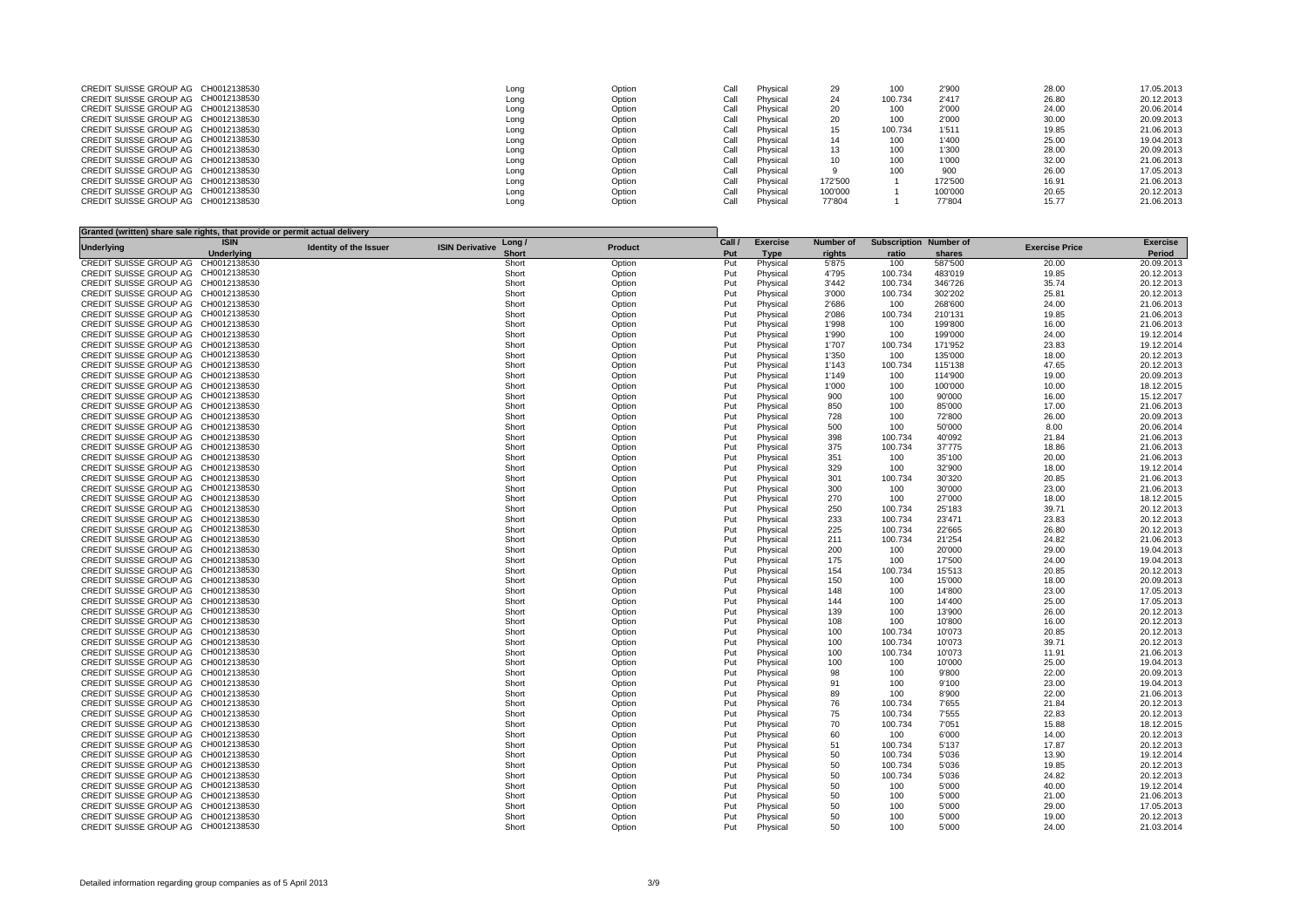| CREDIT SUISSE GROUP AG CH0012138530 | Short | Option | Put | Physical | 50    | 100     | 5'000   | 32.00 | 20.06.2014 |
|-------------------------------------|-------|--------|-----|----------|-------|---------|---------|-------|------------|
| CREDIT SUISSE GROUP AG CH0012138530 | Short | Option | Put | Physical | 50    | 100     | 5'000   | 16.00 | 20.09.2013 |
| CREDIT SUISSE GROUP AG CH0012138530 | Short | Option | Put | Physical | 50    |         | 5'000   | 22.00 | 17.05.2013 |
| CREDIT SUISSE GROUP AG CH0012138530 | Short | Option | Put | Physical |       | 100.734 | 4'935   | 39.71 | 21.06.2013 |
| CREDIT SUISSE GROUP AG CH0012138530 | Short | Option | Put | Physical | 48    | 100.734 | 4'835   | 22.83 | 20.12.2013 |
| CREDIT SUISSE GROUP AG CH0012138530 | Short | Option | Put | Physical | 47    | 100     | 4'700   | 32.00 | 15.12.2017 |
| CREDIT SUISSE GROUP AG CH0012138530 | Short | Option | Put | Physical | 40    | 100     | 4'000   | 26.00 | 21.03.2014 |
| CREDIT SUISSE GROUP AG CH0012138530 | Short | Option | Put | Physical | 40    |         | 4'000   | 21.00 | 17.05.2013 |
| CREDIT SUISSE GROUP AG CH0012138530 | Short | Option | Put | Physical | 37    | 100.734 | 3'727   | 18.86 | 21.06.2013 |
| CREDIT SUISSE GROUP AG CH0012138530 | Short | Option | Put | Physical | 30    | 100.734 | 3'022   | 25.81 | 20.12.2013 |
| CREDIT SUISSE GROUP AG CH0012138530 | Short | Option | Put | Physical |       | 100     | 2'100   | 24.00 | 17.05.2013 |
| CREDIT SUISSE GROUP AG CH0012138530 | Short | Option | Put | Physical | 20    |         | 2'000   | 28.00 | 20.06.2014 |
| CREDIT SUISSE GROUP AG CH0012138530 | Short | Option | Put | Physical |       |         | 1'000   | 18.00 | 20.06.2014 |
| CREDIT SUISSE GROUP AG CH0012138530 | Short | Option | Put | Physical |       | 100.734 | 705     | 34.74 | 21.06.2013 |
| CREDIT SUISSE GROUP AG CH0012138530 | Short | Option | Put | Physical |       | 100.734 | 100     | 24.82 | 20.12.2013 |
| CREDIT SUISSE GROUP AG CH0012138530 | Short | Option | Put | Physical |       | 100     | 100     | 28.00 | 20.06.2014 |
| CREDIT SUISSE GROUP AG CH0012138530 | Short | Option | Put | Physical | 2'250 | 100     | 225'000 | 24.00 | 20.12.2013 |
| CREDIT SUISSE GROUP AG CH0012138530 | Short | Option | Put | Physical |       | 100     | 1'000   | 22.00 | 20.12.2013 |
| CREDIT SUISSE GROUP AG CH0012138530 | Short | Option | Put | Physical |       |         | 1'000   | 22.00 | 21.06.2013 |
| CREDIT SUISSE GROUP AG CH0012138530 | Short | Option | Put | Physical | 100   |         | 10'000  | 23.00 | 17.05.2013 |
| CREDIT SUISSE GROUP AG CH0012138530 | Short | Option | Put | Physical | 100   |         | 10'000  | 24.00 | 19.04.2013 |
|                                     |       |        |     |          |       |         |         |       |            |

| Share purchase rights, that provide for or permit cash settlement |                   |                                           |                                  |                    |        |                 |                  |       |                               |                       |                 |
|-------------------------------------------------------------------|-------------------|-------------------------------------------|----------------------------------|--------------------|--------|-----------------|------------------|-------|-------------------------------|-----------------------|-----------------|
|                                                                   | <b>ISIN</b>       | Identity of the Issuer                    | Long /<br><b>ISIN Derivative</b> |                    | Call / | <b>Exercise</b> | <b>Number of</b> |       | <b>Subscription Number of</b> | <b>Exercise Price</b> | <b>Exercise</b> |
| <b>Underlying</b>                                                 | <b>Underlying</b> |                                           | <b>Short</b>                     | <b>Product</b>     | Put    | <b>Type</b>     | rights           | ratio | shares                        |                       | Period          |
| <b>CREDIT SUISSE GROUP AG</b>                                     | CH0012138530      |                                           | Long                             | Option             | Call   | Cash            | 479'591          |       | 479'591                       | 21.32                 | 09.04.2013      |
| CREDIT SUISSE GROUP AG CH0012138530                               |                   |                                           | Long                             | Option             | Call   | Cash            | 461'751          |       | 461'751                       | 20.97                 | 09.04.2013      |
| CREDIT SUISSE GROUP AG CH0012138530                               |                   |                                           | Long                             | Option             | Call   | Cash            | 46'019           |       | 46'019                        | 21.73                 | 27.08.2013      |
| CREDIT SUISSE GROUP AG CH0012138530                               |                   |                                           | Long                             | Option             | Call   | Cash            | 959'177          |       | 959'177                       | 21.72                 | 08.04.2013      |
| CREDIT SUISSE GROUP AG CH0012138530                               |                   |                                           | Long                             | Option             | Call   | Cash            | 767'340          |       | 767'340                       | 21.70                 | 12.04.2013      |
| CREDIT SUISSE GROUP AG CH0012138530                               |                   |                                           | Long                             | Option             | Call   | Cash            | 702'276          |       | 702'276                       | 20.90                 | 11.04.2013      |
| CREDIT SUISSE GROUP AG CH0012138530                               |                   |                                           | Long                             | Option             | Call   | Cash            | 479'600          |       | 479'600                       | 21.33                 | 08.04.2013      |
| CREDIT SUISSE GROUP AG CH0012138530                               |                   |                                           | Long                             | Option             | Call   | Cash            | 479'590          |       | 479'590                       | 20.97                 | 10.04.2013      |
| CREDIT SUISSE GROUP AG CH0012138530                               |                   |                                           | Long                             | Option             | Call   | Cash            | 479'341          |       | 479'341                       | 20.35                 | 10.04.2013      |
| CREDIT SUISSE GROUP AG CH0012138530                               |                   |                                           | Long                             | Option             | Call   | Cash            | 383'670          |       | 383'670                       | 21.05                 | 11.04.2013      |
| CREDIT SUISSE GROUP AG CH0012138530                               |                   |                                           | Long                             | Option             | Call   | Cash            | 383'670          |       | 383'670                       | 21.96                 | 12.04.2013      |
| CREDIT SUISSE GROUP AG CH0012138530                               |                   |                                           | Long                             | Option             | Call   | Cash            | 330'981          |       | 330'981                       | 20.67                 | 10.04.2013      |
| CREDIT SUISSE GROUP AG CH0012138530                               |                   |                                           | Long                             | Option             | Call   | Cash            | 306'936          |       | 306'936                       | 21.15                 | 11.04.2013      |
| CREDIT SUISSE GROUP AG CH0012138530                               |                   |                                           | Long                             | Option             | Call   | Cash            | 230'202          |       | 230'202                       | 21.26                 | 09.04.2013      |
| CREDIT SUISSE GROUP AG CH0012138530                               |                   |                                           | Long                             | Option             | Call   | Cash            | 201'468          |       | 201'468                       | 47.65                 | 20.12.2013      |
| CREDIT SUISSE GROUP AG CH0012138530                               |                   |                                           | Long                             | Option             | Call   | Cash            | 184'000          |       | 184'000                       | 20.99                 | 10.04.2013      |
| CREDIT SUISSE GROUP AG CH0012138530                               |                   |                                           | Long                             | Option             | Call   | Cash            | 172'500          |       | 172'500                       | 16.91                 | 21.06.2013      |
| CREDIT SUISSE GROUP AG CH0012138530                               |                   |                                           | Long                             | Option             | Call   | Cash            | 168'226          |       | 168'226                       | 57.58                 | 21.06.2013      |
| CREDIT SUISSE GROUP AG CH0012138530                               |                   |                                           | Long                             | Option             | Call   | Cash            | 153'468          |       | 153'468                       | 21.36                 | 09.04.2013      |
| CREDIT SUISSE GROUP AG CH0012138530                               |                   |                                           | Long                             | Option             | Call   | Cash            | 153'468          |       | 153'468                       | 21.41                 | 09.04.2013      |
| CREDIT SUISSE GROUP AG CH0012138530                               |                   |                                           | Long                             | Option             | Call   | Cash            | 150'000          |       | 150'000                       | 20.00                 | 19.04.2013      |
| CREDIT SUISSE GROUP AG CH0012138530                               |                   |                                           | Long                             | Option             | Call   | Cash            | 148'079          |       | 148'079                       | 75.45                 | 20.12.2013      |
| CREDIT SUISSE GROUP AG CH0012138530                               |                   |                                           | Long                             | Option             | Call   | Cash            | 145'057          |       | 145'057                       | 89.34                 | 20.12.2013      |
| CREDIT SUISSE GROUP AG CH0012138530                               |                   |                                           | Long                             | Option             | Call   | Cash            | 135'740          |       | 135'740                       | 20.86                 | 11.04.2013      |
| CREDIT SUISSE GROUP AG CH0012138530                               |                   |                                           | Long                             | Option             | Call   | Cash            | 86'000           |       | 86'000                        | 20.36                 | 10.04.2013      |
| CREDIT SUISSE GROUP AG CH0012138530                               |                   |                                           | Long                             | Option             | Call   | Cash            | 76'734           |       | 76'734                        | 21.34                 | 12.04.2013      |
| CREDIT SUISSE GROUP AG CH0012138530                               |                   |                                           | Long                             | Option             | Call   | Cash            | 75'476           |       | 75'476                        | 10.00                 | 21.06.2013      |
| CREDIT SUISSE GROUP AG CH0012138530                               |                   |                                           | Long                             | Option             | Call   | Cash            | 60'000           |       | 60'000                        | 25.23                 | 05.06.2013      |
| CREDIT SUISSE GROUP AG CH0012138530                               |                   |                                           | Long                             | Option             | Call   | Cash            | 56'204           |       | 56'204                        | 21.44                 | 09.04.2013      |
| CREDIT SUISSE GROUP AG CH0012138530                               |                   |                                           | Long                             | Option             | Call   | Cash            | 50'000           |       | 50'000                        | 20.00                 | 21.06.2013      |
| CREDIT SUISSE GROUP AG CH0012138530                               |                   |                                           | Long                             | Option             | Call   | Cash            | 50'000           |       | 50'000                        | 24.00                 | 17.04.2014      |
| CREDIT SUISSE GROUP AG CH0012138530                               |                   |                                           | Long                             | Option             | Call   | Cash            | 50'000           |       | 50'000                        | 21.00                 | 14.02.2014      |
| CREDIT SUISSE GROUP AG CH0012138530                               |                   |                                           | Long                             | Option             | Call   | Cash            | 50'000           |       | 50'000                        | 24.00                 | 20.09.2013      |
| CREDIT SUISSE GROUP AG CH0012138530                               |                   |                                           | Long                             | Option             | Call   | Cash            | 201'467          |       | 201'467                       | 47.65                 | 20.12.2013      |
| CREDIT SUISSE GROUP AG CH0012138530                               |                   | Credit Suisse Securities (Europe) Limited | Long                             | <b>Equity Swap</b> |        | Cash            | 183'152          |       | 183'152                       |                       | 11.02.2014      |
| CREDIT SUISSE GROUP AG CH0012138530                               |                   | Credit Suisse Securities (Europe) Limited | Long                             | <b>Equity Swap</b> |        | Cash            | 85'757           |       | 85'757                        |                       | 13.03.2018      |
| CREDIT SUISSE GROUP AG CH0012138530                               |                   | Credit Suisse Securities (Europe) Limited | Long                             | <b>Equity Swap</b> |        | Cash            | 72'099           |       | 72'099                        |                       | 02.05.2014      |
| CREDIT SUISSE GROUP AG CH0012138530                               |                   | Credit Suisse Securities (Europe) Limited | Long                             | <b>Equity Swap</b> |        | Cash            | 26'717           |       | 26'717                        |                       | 09.04.2014      |
| CREDIT SUISSE GROUP AG CH0012138530                               |                   | Credit Suisse Securities (Europe) Limited | Long                             | <b>Equity Swap</b> |        | Cash            | 16'849           |       | 16'849                        |                       | 28.03.2014      |
| CREDIT SUISSE GROUP AG CH0012138530                               |                   | Credit Suisse Securities (Europe) Limited | Long                             | <b>Equity Swap</b> |        | Cash            | 9'125            |       | 9'125                         |                       | 04.06.2014      |
| CREDIT SUISSE GROUP AG CH0012138530                               |                   | Credit Suisse Securities (Europe) Limited | Long                             | <b>Equity Swap</b> |        | Cash            | 4'423            |       | 4'423                         |                       | 02.05.2017      |
| CREDIT SUISSE GROUP AG CH0012138530                               |                   | Credit Suisse Securities (Europe) Limited | Long                             | <b>Equity Swap</b> |        | Cash            | 1'308            |       | 1'308                         |                       | 05.09.2013      |
| CREDIT SUISSE GROUP AG CH0012138530                               |                   | Credit Suisse Securities (Europe) Limited | Long                             | <b>Equity Swap</b> |        | Cash            | 1'300            |       | 1'300                         |                       | 13.05.2014      |
| CREDIT SUISSE GROUP AG CH0012138530                               |                   | Credit Suisse Securities (Europe) Limited | Long                             | <b>Equity Swap</b> |        | Cash            | 1'049            |       | 1'049                         |                       | 08.07.2013      |
|                                                                   |                   |                                           |                                  |                    |        |                 |                  |       |                               |                       |                 |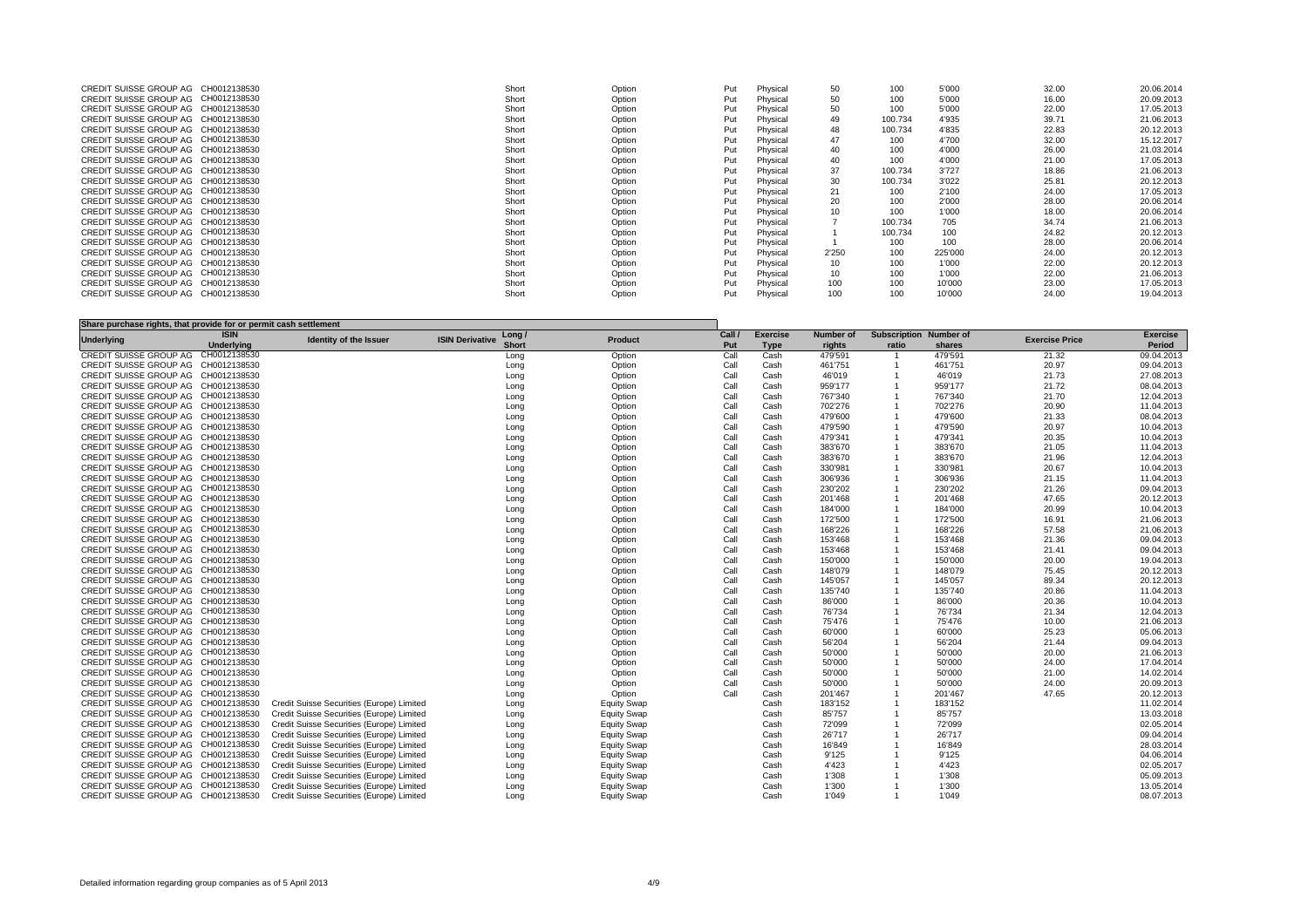| Granted (written) share sale rights, that provide for or permit cash settlement |                   |                        |                                  |                |        |                 |                  |                               |         |                       |                 |
|---------------------------------------------------------------------------------|-------------------|------------------------|----------------------------------|----------------|--------|-----------------|------------------|-------------------------------|---------|-----------------------|-----------------|
| <b>Underlying</b>                                                               | <b>ISIN</b>       | Identity of the Issuer | Long /<br><b>ISIN Derivative</b> | <b>Product</b> | Call / | <b>Exercise</b> | <b>Number of</b> | <b>Subscription Number of</b> |         | <b>Exercise Price</b> | <b>Exercise</b> |
|                                                                                 | <b>Underlying</b> |                        | <b>Short</b>                     |                | Put    | <b>Type</b>     | rights           | ratio                         | shares  |                       | Period          |
| CREDIT SUISSE GROUP AG CH0012138530                                             |                   |                        | Short                            | Option         | Put    | Cash            | 695'000          |                               | 695'000 | 19.00                 | 01.10.2013      |
| CREDIT SUISSE GROUP AG CH0012138530                                             |                   |                        | Short                            | Option         | Put    | Cash            | 479'591          |                               | 479'591 | 21.32                 | 09.04.2013      |
| CREDIT SUISSE GROUP AG CH0012138530                                             |                   |                        | Short                            | Option         | Put    | Cash            | 461'751          |                               | 461'751 | 20.97                 | 09.04.2013      |
| CREDIT SUISSE GROUP AG CH0012138530                                             |                   |                        | Short                            | Option         | Put    | Cash            | 426'200          |                               | 426'200 | 20.00                 | 17.09.2013      |
| CREDIT SUISSE GROUP AG CH0012138530                                             |                   |                        | Short                            | Option         | Put    | Cash            | 226'652          |                               | 226'652 | 17.08                 | 30.05.2013      |
| CREDIT SUISSE GROUP AG CH0012138530                                             |                   |                        | Short                            | Option         | Put    | Cash            | 120'881          |                               | 120'881 | 16.88                 | 20.12.2013      |
| CREDIT SUISSE GROUP AG CH0012138530                                             |                   |                        | Short                            | Option         | Put    | Cash            | 46'019           |                               | 46'019  | 21.73                 | 27.08.2013      |
| CREDIT SUISSE GROUP AG CH0012138530                                             |                   |                        | Short                            | Option         | Put    | Cash            | 44'228           |                               | 44'228  | 22.61                 | 13.08.2013      |
| CREDIT SUISSE GROUP AG CH0012138530                                             |                   |                        | Short                            | Option         | Put    | Cash            | 959'177          |                               | 959'177 | 21.72                 | 08.04.2013      |
| CREDIT SUISSE GROUP AG CH0012138530                                             |                   |                        | Short                            | Option         | Put    | Cash            | 767'340          |                               | 767'340 | 21.70                 | 12.04.2013      |
| CREDIT SUISSE GROUP AG CH0012138530                                             |                   |                        | Short                            | Option         | Put    | Cash            | 702'276          |                               | 702'276 | 20.90                 | 11.04.2013      |
| CREDIT SUISSE GROUP AG CH0012138530                                             |                   |                        | Short                            | Option         | Put    | Cash            | 550'000          |                               | 550'000 | 18.00                 | 20.12.2013      |
| CREDIT SUISSE GROUP AG CH0012138530                                             |                   |                        | Short                            | Option         | Put    | Cash            | 500'000          |                               | 500'000 | 26.00                 | 20.12.2013      |
| CREDIT SUISSE GROUP AG CH0012138530                                             |                   |                        | Short                            | Option         | Put    | Cash            | 479'600          |                               | 479'600 | 21.33                 | 08.04.2013      |
| CREDIT SUISSE GROUP AG CH0012138530                                             |                   |                        | Short                            | Option         | Put    | Cash            | 479'590          |                               | 479'590 | 20.97                 | 10.04.2013      |
| CREDIT SUISSE GROUP AG CH0012138530                                             |                   |                        | Short                            | Option         | Put    | Cash            | 479'341          |                               | 479'341 | 20.35                 | 10.04.2013      |
| CREDIT SUISSE GROUP AG CH0012138530                                             |                   |                        | Short                            | Option         | Put    | Cash            | 383'670          |                               | 383'670 | 21.96                 | 12.04.2013      |
| CREDIT SUISSE GROUP AG CH0012138530                                             |                   |                        | Short                            | Option         | Put    | Cash            | 383'670          |                               | 383'670 | 21.05                 | 11.04.2013      |
| CREDIT SUISSE GROUP AG CH0012138530                                             |                   |                        | Short                            | Option         | Put    | Cash            | 172'500          |                               | 172'500 | 16.91                 | 21.06.2013      |
| CREDIT SUISSE GROUP AG CH0012138530                                             |                   |                        | Short                            | Option         | Put    | Cash            | 330'981          |                               | 330'981 | 20.67                 | 10.04.2013      |
| CREDIT SUISSE GROUP AG CH0012138530                                             |                   |                        | Short                            | Option         | Put    | Cash            | 306'936          |                               | 306'936 | 21.15                 | 11.04.2013      |
| CREDIT SUISSE GROUP AG CH0012138530                                             |                   |                        | Short                            | Option         | Put    | Cash            | 251'835          |                               | 251'835 | 19.85                 | 21.06.2013      |
| CREDIT SUISSE GROUP AG CH0012138530                                             |                   |                        | Short                            | Option         | Put    | Cash            | 230'202          |                               | 230'202 | 21.26                 | 09.04.2013      |
| CREDIT SUISSE GROUP AG CH0012138530                                             |                   |                        | Short                            | Option         | Put    | Cash            | 200'000          |                               | 200'000 | 20.00                 | 20.09.2013      |
| CREDIT SUISSE GROUP AG CH0012138530                                             |                   |                        | Short                            | Option         | Put    | Cash            | 184'000          |                               | 184'000 | 20.99                 | 10.04.2013      |
| CREDIT SUISSE GROUP AG CH0012138530                                             |                   |                        | Short                            | Option         | Put    | Cash            | 100'000          |                               | 100'000 | 20.65                 | 20.12.2013      |
| CREDIT SUISSE GROUP AG CH0012138530                                             |                   |                        | Short                            | Option         | Put    | Cash            | 155'009          |                               | 155'009 | 47.09                 | 30.07.2014      |
| CREDIT SUISSE GROUP AG CH0012138530                                             |                   |                        | Short                            | Option         | Put    | Cash            | 153'468          |                               | 153'468 | 21.41                 | 09.04.2013      |
| CREDIT SUISSE GROUP AG CH0012138530                                             |                   |                        | Short                            | Option         | Put    | Cash            | 153'468          |                               | 153'468 | 21.36                 | 09.04.2013      |
| CREDIT SUISSE GROUP AG CH0012138530                                             |                   |                        | Short                            | Option         | Put    | Cash            | 135'740          |                               | 135'740 | 20.86                 | 11.04.2013      |
| CREDIT SUISSE GROUP AG CH0012138530                                             |                   |                        | Short                            | Option         | Put    | Cash            | 86'000           |                               | 86'000  | 20.36                 | 10.04.2013      |
| CREDIT SUISSE GROUP AG CH0012138530                                             |                   |                        | Short                            | Option         | Put    | Cash            | 77'804           |                               | 77'804  | 15.77                 | 21.06.2013      |
| CREDIT SUISSE GROUP AG CH0012138530                                             |                   |                        | Short                            | Option         | Put    | Cash            | 76'734           |                               | 76'734  | 21.34                 | 12.04.2013      |
| CREDIT SUISSE GROUP AG CH0012138530                                             |                   |                        | Short                            | Option         | Put    | Cash            | 67'425           |                               | 67'425  | 25.00                 | 20.02.2014      |
| CREDIT SUISSE GROUP AG CH0012138530                                             |                   |                        | Short                            | Option         | Put    | Cash            | 60'000           |                               | 60'000  | 25.23                 | 05.06.2013      |
| CREDIT SUISSE GROUP AG CH0012138530                                             |                   |                        | Short                            | Option         | Put    | Cash            | 56'204           |                               | 56'204  | 21.44                 | 09.04.2013      |
| CREDIT SUISSE GROUP AG CH0012138530                                             |                   |                        | Short                            | Option         | Put    | Cash            | 37'950           |                               | 37'950  | 26.35                 | 24.02.2014      |
|                                                                                 |                   |                        |                                  |                |        |                 |                  |                               |         |                       |                 |

## **Share sale rights and granted (written) conversion and share purchase rights**

| Share sale rights                   |                   |                        |                        |              |                |      |                 |                  |                               |         |                       |                 |
|-------------------------------------|-------------------|------------------------|------------------------|--------------|----------------|------|-----------------|------------------|-------------------------------|---------|-----------------------|-----------------|
| <b>Underlying</b>                   | <b>ISIN</b>       | Identity of the Issuer | <b>ISIN Derivative</b> | Long /       | <b>Product</b> | Call | <b>Exercise</b> | <b>Number of</b> | <b>Subscription Number of</b> |         | <b>Exercise Price</b> | <b>Exercise</b> |
|                                     | <b>Underlying</b> |                        |                        | <b>Short</b> |                | Put  | <b>Type</b>     | rights           | ratio                         | shares  |                       | <b>Period</b>   |
| <b>CREDIT SUISSE GROUP AG</b>       | CH0012138530      |                        |                        | Long         | Option         | Put  | Physical        | 5'822            | 100                           | 582'200 | 26.00                 | 21.06.2013      |
| CREDIT SUISSE GROUP AG              | CH0012138530      |                        |                        | Long         | Option         | Put  | Physical        | 4'120            | 100                           | 412'000 | 24.00                 | 21.06.2013      |
| <b>CREDIT SUISSE GROUP AG</b>       | CH0012138530      |                        |                        | Long         | Option         | Put  | Physical        | 3'001            | 100                           | 300'100 | 30.00                 | 19.04.2013      |
| CREDIT SUISSE GROUP AG              | CH0012138530      |                        |                        | Long         | Option         | Put  | Physical        | 2'702            | 100                           | 270'200 | 28.00                 | 20.12.2013      |
| <b>CREDIT SUISSE GROUP AG</b>       | CH0012138530      |                        |                        | Long         | Option         | Put  | Physical        | 2'700            | 100                           | 270'000 | 22.00                 | 20.12.2013      |
| <b>CREDIT SUISSE GROUP AG</b>       | CH0012138530      |                        |                        | Long         | Option         | Put  | Physical        | 2'496            | 100                           | 249'600 | 16.00                 | 20.12.2013      |
| CREDIT SUISSE GROUP AG              | CH0012138530      |                        |                        | Long         | Option         | Put  | Physical        | 2'423            | 100                           | 242'300 | 20.00                 | 20.12.2013      |
| <b>CREDIT SUISSE GROUP AG</b>       | CH0012138530      |                        |                        | Long         | Option         | Put  | Physical        | 2'250            | 100                           | 225'000 | 24.00                 | 20.12.2013      |
| CREDIT SUISSE GROUP AG              | CH0012138530      |                        |                        | Long         | Option         | Put  | Physical        | 2'111            | 100.734                       | 212'649 | 19.85                 | 20.06.2014      |
| CREDIT SUISSE GROUP AG              | CH0012138530      |                        |                        | Long         | Option         | Put  | Physical        | 1'875            | 100                           | 187'500 | 24.00                 | 17.05.2013      |
| <b>CREDIT SUISSE GROUP AG</b>       | CH0012138530      |                        |                        | Long         | Option         | Put  | Physical        | 1'617            | 100.734                       | 162'886 | 27.80                 | 20.12.2013      |
| CREDIT SUISSE GROUP AG              | CH0012138530      |                        |                        | Long         | Option         | Put  | Physical        | 1'628            | 100                           | 162'800 | 24.00                 | 20.09.2013      |
| <b>CREDIT SUISSE GROUP AG</b>       | CH0012138530      |                        |                        | Long         | Option         | Put  | Physical        | 1'501            | 100                           | 150'100 | 14.00                 | 20.12.2013      |
| CREDIT SUISSE GROUP AG              | CH0012138530      |                        |                        | Long         | Option         | Put  | Physical        | 1'500            | 100                           | 150'000 | 24.00                 | 21.06.2013      |
| <b>CREDIT SUISSE GROUP AG</b>       | CH0012138530      |                        |                        | Long         | Option         | Put  | Physical        | 1'500            | 100                           | 150'000 | 20.00                 | 19.12.2014      |
| <b>CREDIT SUISSE GROUP AG</b>       | CH0012138530      |                        |                        | Long         | Option         | Put  | Physical        | 1'201            | 100.734                       | 120'981 | 17.87                 | 20.12.2013      |
| CREDIT SUISSE GROUP AG              | CH0012138530      |                        |                        | Long         | Option         | Put  | Physical        | 1'200            | 100                           | 120'000 | 26.00                 | 20.12.2013      |
| CREDIT SUISSE GROUP AG              | CH0012138530      |                        |                        | Long         | Option         | Put  | Physical        | 100'000          |                               | 100'000 | 20.65                 | 20.12.2013      |
| CREDIT SUISSE GROUP AG              | CH0012138530      |                        |                        | Long         | Option         | Put  | Physical        | 983              | 100                           | 98'300  | 20.00                 | 20.06.2014      |
| CREDIT SUISSE GROUP AG              | CH0012138530      |                        |                        | Long         | Option         | Put  | Physical        | 954              | 100.734                       | 96'100  | 24.82                 | 21.06.2013      |
| CREDIT SUISSE GROUP AG              | CH0012138530      |                        |                        | Long         | Option         | Put  | Physical        | 902              | 100.734                       | 90'862  | 27.80                 | 21.06.2013      |
| CREDIT SUISSE GROUP AG              | CH0012138530      |                        |                        | Long         | Option         | Put  | Physical        | 900              | 100                           | 90'000  | 18.00                 | 21.06.2013      |
| CREDIT SUISSE GROUP AG CH0012138530 |                   |                        |                        | Long         | Option         | Put  | Physical        | 886              | 100                           | 88'600  | 26.00                 | 19.04.2013      |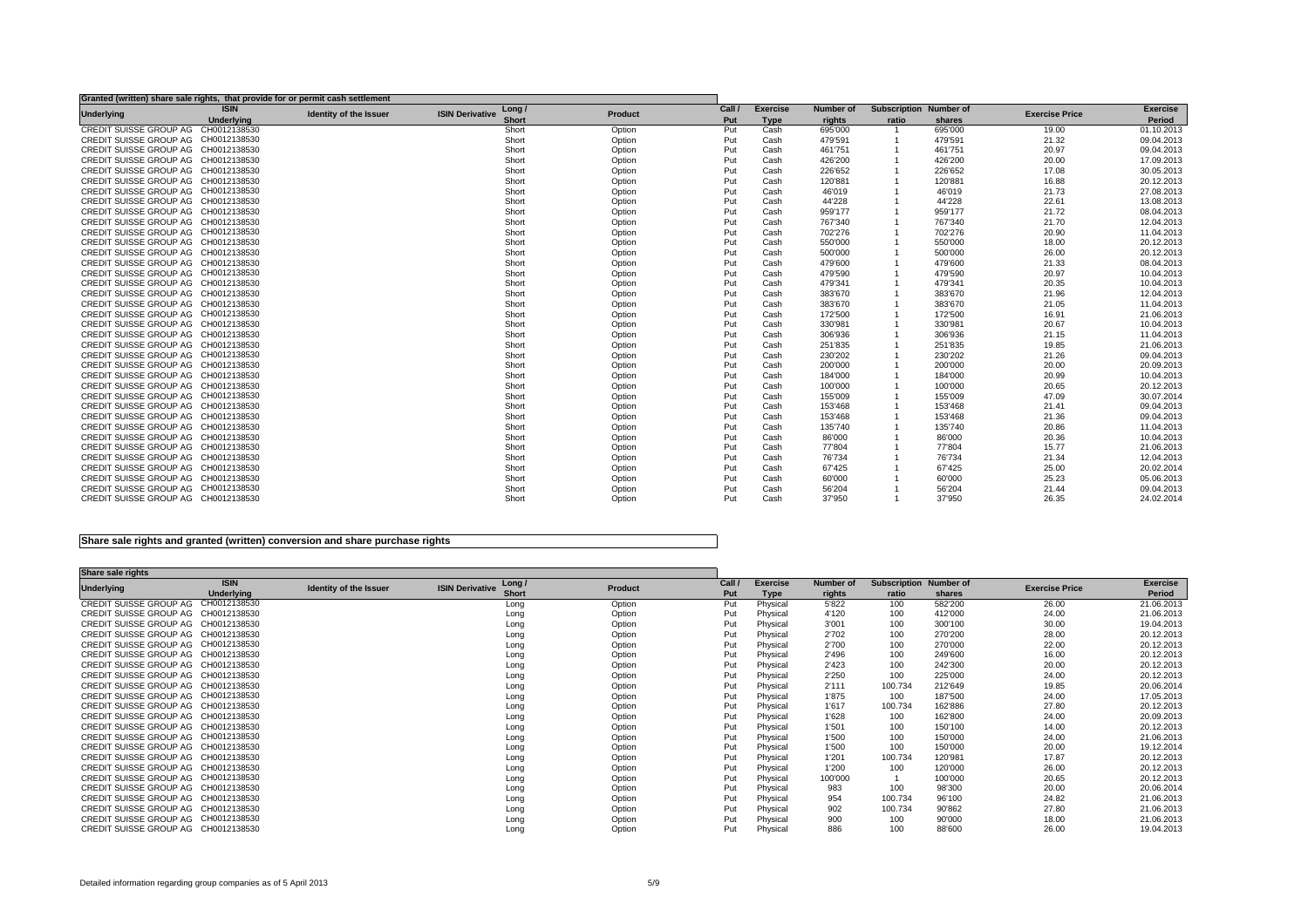| CREDIT SUISSE GROUP AG              | CH0012138530 | Long | Option | Put | Physical | 776    |
|-------------------------------------|--------------|------|--------|-----|----------|--------|
| CREDIT SUISSE GROUP AG              | CH0012138530 | Long | Option | Put | Physical | 77'804 |
|                                     |              |      |        |     |          |        |
| CREDIT SUISSE GROUP AG              | CH0012138530 | Long | Option | Put | Physical | 748    |
| CREDIT SUISSE GROUP AG              | CH0012138530 | Long | Option | Put | Physical | 600    |
| CREDIT SUISSE GROUP AG              | CH0012138530 | Long | Option | Put | Physical | 580    |
| CREDIT SUISSE GROUP AG              | CH0012138530 | Long | Option | Put | Physical | 500    |
| CREDIT SUISSE GROUP AG              | CH0012138530 |      | Option | Put | Physical | 500    |
|                                     |              | Long |        |     |          |        |
| CREDIT SUISSE GROUP AG              | CH0012138530 | Long | Option | Put | Physical | 460    |
| CREDIT SUISSE GROUP AG              | CH0012138530 | Long | Option | Put | Physical | 455    |
| CREDIT SUISSE GROUP AG              | CH0012138530 | Long | Option | Put | Physical | 453    |
| CREDIT SUISSE GROUP AG              | CH0012138530 | Long | Option | Put | Physical | 364    |
| CREDIT SUISSE GROUP AG              | CH0012138530 |      |        |     |          |        |
|                                     |              | Long | Option | Put | Physical | 327    |
| CREDIT SUISSE GROUP AG              | CH0012138530 | Long | Option | Put | Physical | 300    |
| CREDIT SUISSE GROUP AG              | CH0012138530 | Long | Option | Put | Physical | 300    |
| CREDIT SUISSE GROUP AG              | CH0012138530 | Long | Option | Put | Physical | 253    |
| CREDIT SUISSE GROUP AG              | CH0012138530 | Long | Option | Put | Physical | 250    |
|                                     |              |      |        |     |          |        |
| CREDIT SUISSE GROUP AG              | CH0012138530 | Long | Option | Put | Physical | 250    |
| CREDIT SUISSE GROUP AG              | CH0012138530 | Long | Option | Put | Physical | 250    |
| CREDIT SUISSE GROUP AG              | CH0012138530 | Long | Option | Put | Physical | 206    |
| CREDIT SUISSE GROUP AG              | CH0012138530 | Long | Option | Put | Physical | 161    |
| CREDIT SUISSE GROUP AG              | CH0012138530 | Long | Option | Put | Physical | 160    |
|                                     |              |      |        |     |          |        |
| CREDIT SUISSE GROUP AG              | CH0012138530 | Long | Option | Put | Physical | 152    |
| CREDIT SUISSE GROUP AG              | CH0012138530 | Long | Option | Put | Physical | 150    |
| CREDIT SUISSE GROUP AG              | CH0012138530 | Long | Option | Put | Physical | 147    |
| CREDIT SUISSE GROUP AG              | CH0012138530 | Long | Option | Put | Physical | 145    |
| CREDIT SUISSE GROUP AG              | CH0012138530 |      | Option | Put | Physical | 141    |
|                                     |              | Long |        |     |          |        |
| CREDIT SUISSE GROUP AG              | CH0012138530 | Long | Option | Put | Physical | 130    |
| CREDIT SUISSE GROUP AG              | CH0012138530 | Long | Option | Put | Physical | 125    |
| CREDIT SUISSE GROUP AG              | CH0012138530 | Long | Option | Put | Physical | 110    |
| CREDIT SUISSE GROUP AG              | CH0012138530 | Long | Option | Put | Physical | 101    |
|                                     |              |      |        |     |          |        |
| CREDIT SUISSE GROUP AG              | CH0012138530 | Long | Option | Put | Physical | 100    |
| CREDIT SUISSE GROUP AG              | CH0012138530 | Long | Option | Put | Physical | 100    |
| CREDIT SUISSE GROUP AG              | CH0012138530 | Long | Option | Put | Physical | 100    |
| CREDIT SUISSE GROUP AG              | CH0012138530 | Long | Option | Put | Physical | 100    |
| CREDIT SUISSE GROUP AG              | CH0012138530 | Long | Option | Put | Physical | 100    |
|                                     |              |      |        |     |          |        |
| CREDIT SUISSE GROUP AG CH0012138530 |              | Long | Option | Put | Physical | 100    |
| CREDIT SUISSE GROUP AG              | CH0012138530 | Long | Option | Put | Physical | 100    |
| CREDIT SUISSE GROUP AG              | CH0012138530 | Long | Option | Put | Physical | 100    |
| CREDIT SUISSE GROUP AG              | CH0012138530 | Long | Option | Put | Physical | 90     |
| CREDIT SUISSE GROUP AG              | CH0012138530 | Long | Option | Put | Physical | 87     |
|                                     |              |      |        |     |          |        |
| CREDIT SUISSE GROUP AG              | CH0012138530 | Long | Option | Put | Physical | 80     |
| CREDIT SUISSE GROUP AG              | CH0012138530 | Long | Option | Put | Physical | 68     |
| CREDIT SUISSE GROUP AG              | CH0012138530 | Long | Option | Put | Physical | 60     |
| CREDIT SUISSE GROUP AG              | CH0012138530 | Long | Option | Put | Physical | 60     |
| CREDIT SUISSE GROUP AG              | CH0012138530 | Long | Option | Put | Physical | 58     |
| CREDIT SUISSE GROUP AG              |              |      |        |     |          |        |
|                                     | CH0012138530 | Long | Option | Put | Physical | 54     |
| CREDIT SUISSE GROUP AG              | CH0012138530 | Long | Option | Put | Physical | 53     |
| CREDIT SUISSE GROUP AG              | CH0012138530 | Long | Option | Put | Physical | 51     |
| CREDIT SUISSE GROUP AG              | CH0012138530 | Long | Option | Put | Physical | 51     |
| CREDIT SUISSE GROUP AG              | CH0012138530 | Long | Option | Put | Physical | 51     |
| CREDIT SUISSE GROUP AG              | CH0012138530 |      |        |     |          |        |
|                                     |              | Long | Option | Put | Physical | 50     |
| CREDIT SUISSE GROUP AG              | CH0012138530 | Long | Option | Put | Physical | 50     |
| CREDIT SUISSE GROUP AG              | CH0012138530 | Long | Option | Put | Physical | 50     |
| CREDIT SUISSE GROUP AG              | CH0012138530 | Long | Option | Put | Physical | 50     |
| CREDIT SUISSE GROUP AG              | CH0012138530 | Long | Option | Put | Physical | 50     |
| CREDIT SUISSE GROUP AG              | CH0012138530 |      | Option | Put | Physical | 50     |
|                                     |              | Long |        |     |          |        |
| CREDIT SUISSE GROUP AG              | CH0012138530 | Long | Option | Put | Physical | 50     |
| CREDIT SUISSE GROUP AG              | CH0012138530 | Long | Option | Put | Physical | 50     |
| CREDIT SUISSE GROUP AG              | CH0012138530 | Long | Option | Put | Physical | 50     |
| CREDIT SUISSE GROUP AG              | CH0012138530 | Long | Option | Put | Physical | 48     |
| CREDIT SUISSE GROUP AG              | CH0012138530 |      |        | Put |          |        |
|                                     |              | Long | Option |     | Physical | 45     |
| CREDIT SUISSE GROUP AG              | CH0012138530 | Long | Option | Put | Physical | 40     |
| CREDIT SUISSE GROUP AG              | CH0012138530 | Long | Option | Put | Physical | 40     |
| CREDIT SUISSE GROUP AG              | CH0012138530 | Long | Option | Put | Physical | 39     |
| CREDIT SUISSE GROUP AG              | CH0012138530 | Long | Option | Put | Physical | 36     |
| CREDIT SUISSE GROUP AG              | CH0012138530 |      | Option | Put |          | 36     |
|                                     |              | Long |        |     | Physical |        |
| CREDIT SUISSE GROUP AG              | CH0012138530 | Long | Option | Put | Physical | $30\,$ |
| CREDIT SUISSE GROUP AG              | CH0012138530 | Long | Option | Put | Physical | $30\,$ |
| CREDIT SUISSE GROUP AG              | CH0012138530 | Long | Option | Put | Physical | 27     |
| CREDIT SUISSE GROUP AG              | CH0012138530 | Long | Option | Put | Physical | 26     |
| CREDIT SUISSE GROUP AG              | CH0012138530 | Long | Option | Put | Physical | 24     |
|                                     |              |      |        |     |          |        |
| CREDIT SUISSE GROUP AG              | CH0012138530 | Long | Option | Put | Physical | 21     |
| CREDIT SUISSE GROUP AG              | CH0012138530 | Long | Option | Put | Physical | 20     |
|                                     |              |      |        |     |          |        |
|                                     |              |      |        |     |          |        |

| CREDIT SUISSE GROUP AG CH0012138530 | Long | Option | Put | Physical | 776    | 100.734 | 78'169 | 22.83 | 21.06.2013 |
|-------------------------------------|------|--------|-----|----------|--------|---------|--------|-------|------------|
| CREDIT SUISSE GROUP AG CH0012138530 | Long | Option | Put | Physical | 77'804 |         | 77'804 | 15.77 | 21.06.2013 |
|                                     |      |        |     |          |        |         |        |       |            |
| CREDIT SUISSE GROUP AG CH0012138530 | Long | Option | Put | Physical | 748    | 100.734 | 75'349 | 20.85 | 21.06.2013 |
| CREDIT SUISSE GROUP AG CH0012138530 | Long | Option | Put | Physical | 600    | 100     | 60'000 | 14.00 | 20.06.2014 |
| CREDIT SUISSE GROUP AG CH0012138530 | Long | Option | Put | Physical | 580    | 100     | 58'000 | 25.00 | 17.05.2013 |
|                                     |      |        |     |          |        |         |        |       |            |
| CREDIT SUISSE GROUP AG CH0012138530 | Long | Option | Put | Physical | 500    | 100.734 | 50'367 | 30.77 | 20.12.2013 |
| CREDIT SUISSE GROUP AG CH0012138530 | Long | Option | Put | Physical | 500    | 100     | 50'000 | 15.00 | 21.06.2013 |
| CREDIT SUISSE GROUP AG CH0012138530 |      |        |     |          |        |         |        |       |            |
|                                     | Long | Option | Put | Physical | 460    | 100.734 | 46'337 | 43.68 | 20.12.2013 |
| CREDIT SUISSE GROUP AG CH0012138530 | Long | Option | Put | Physical | 455    | 100     | 45'500 | 22.00 | 20.09.2013 |
| CREDIT SUISSE GROUP AG CH0012138530 | Long | Option | Put | Physical | 453    | 100     | 45'300 | 25.00 | 19.04.2013 |
|                                     |      |        |     |          |        |         |        |       |            |
| CREDIT SUISSE GROUP AG CH0012138530 | Long | Option | Put | Physical | 364    | 100.734 | 36'667 | 29.78 | 20.12.2013 |
| CREDIT SUISSE GROUP AG CH0012138530 | Long | Option | Put | Physical | 327    | 100     | 32'700 | 27.00 | 21.06.2013 |
|                                     |      |        |     |          |        |         |        |       |            |
| CREDIT SUISSE GROUP AG CH0012138530 | Long | Option | Put | Physical | 300    | 100     | 30'000 | 23.00 | 21.06.2013 |
| CREDIT SUISSE GROUP AG CH0012138530 | Long | Option | Put | Physical | 300    | 100     | 30'000 | 18.00 | 20.06.2014 |
| CREDIT SUISSE GROUP AG CH0012138530 | Long | Option | Put | Physical | 253    | 100     | 25'300 | 27.00 | 21.06.2013 |
|                                     |      |        |     |          |        |         |        |       |            |
| CREDIT SUISSE GROUP AG CH0012138530 | Long | Option | Put | Physical | 250    | 100.734 | 25'183 | 26.80 | 21.06.2013 |
| CREDIT SUISSE GROUP AG CH0012138530 | Long | Option | Put | Physical | 250    | 100     | 25'000 | 26.00 | 17.05.2013 |
|                                     |      |        |     |          |        |         |        |       |            |
| CREDIT SUISSE GROUP AG CH0012138530 | Long | Option | Put | Physical | 250    | 100     | 25'000 | 23.00 | 17.05.2013 |
| CREDIT SUISSE GROUP AG CH0012138530 | Long | Option | Put | Physical | 206    | 100.734 | 20'751 | 47.65 | 19.12.2014 |
| CREDIT SUISSE GROUP AG CH0012138530 |      |        |     |          |        |         | 16'100 |       | 21.06.2013 |
|                                     | Long | Option | Put | Physical | 161    | 100     |        | 26.00 |            |
| CREDIT SUISSE GROUP AG CH0012138530 | Long | Option | Put | Physical | 160    | 100     | 16'000 | 20.00 | 20.12.2013 |
| CREDIT SUISSE GROUP AG CH0012138530 | Long | Option | Put | Physical | 152    | 100.734 | 15'311 | 19.85 | 21.06.2013 |
|                                     |      |        |     |          |        |         |        |       |            |
| CREDIT SUISSE GROUP AG CH0012138530 | Long | Option | Put | Physical | 150    | 100.734 | 15'110 | 26.80 | 21.06.2013 |
| CREDIT SUISSE GROUP AG CH0012138530 | Long | Option | Put | Physical | 147    | 100     | 14'700 | 24.00 | 20.12.2013 |
|                                     |      |        |     |          |        |         |        |       |            |
| CREDIT SUISSE GROUP AG CH0012138530 | Long | Option | Put | Physical | 145    | 100     | 14'500 | 27.00 | 17.05.2013 |
| CREDIT SUISSE GROUP AG CH0012138530 | Long | Option | Put | Physical | 141    | 100     | 14'100 | 20.00 | 21.06.2013 |
| CREDIT SUISSE GROUP AG CH0012138530 | Long | Option | Put | Physical | 130    | 100     | 13'000 | 18.00 | 20.12.2013 |
|                                     |      |        |     |          |        |         |        |       |            |
| CREDIT SUISSE GROUP AG CH0012138530 | Long | Option | Put | Physical | 125    | 100     | 12'500 | 20.00 | 20.06.2014 |
| CREDIT SUISSE GROUP AG CH0012138530 | Long | Option | Put | Physical | 110    | 100     | 11'000 | 26.00 | 20.09.2013 |
|                                     |      |        |     |          |        |         |        |       |            |
| CREDIT SUISSE GROUP AG CH0012138530 | Long | Option | Put | Physical | 101    | 100     | 10'100 | 19.00 | 20.09.2013 |
| CREDIT SUISSE GROUP AG CH0012138530 | Long | Option | Put | Physical | 100    | 100.734 | 10'073 | 15.88 | 20.06.2014 |
| CREDIT SUISSE GROUP AG CH0012138530 |      |        |     |          |        |         | 10'000 |       | 21.06.2013 |
|                                     | Long | Option | Put | Physical | 100    | 100     |        | 22.00 |            |
| CREDIT SUISSE GROUP AG CH0012138530 | Long | Option | Put | Physical | 100    | 100     | 10'000 | 25.00 | 19.04.2013 |
| CREDIT SUISSE GROUP AG CH0012138530 | Long | Option | Put | Physical | 100    | 100     | 10'000 | 28.00 | 17.05.2013 |
|                                     |      |        |     |          |        |         |        |       |            |
| CREDIT SUISSE GROUP AG CH0012138530 | Long | Option | Put | Physical | 100    | 100     | 10'000 | 15.00 | 21.06.2013 |
| CREDIT SUISSE GROUP AG CH0012138530 | Long | Option | Put | Physical | 100    | 100     | 10'000 | 20.00 | 18.12.2015 |
| CREDIT SUISSE GROUP AG CH0012138530 |      |        |     |          | 100    | 100     | 10'000 |       | 21.06.2013 |
|                                     | Long | Option | Put | Physical |        |         |        | 19.00 |            |
| CREDIT SUISSE GROUP AG CH0012138530 | Long | Option | Put | Physical | 100    | 100     | 10'000 | 12.00 | 21.06.2013 |
| CREDIT SUISSE GROUP AG CH0012138530 | Long | Option | Put | Physical | 90     | 100.734 | 9'066  | 21.84 | 21.06.2013 |
|                                     |      |        |     |          |        |         |        |       |            |
| CREDIT SUISSE GROUP AG CH0012138530 | Long | Option | Put | Physical | 87     | 100     | 8'700  | 24.00 | 19.04.2013 |
| CREDIT SUISSE GROUP AG CH0012138530 | Long | Option | Put | Physical | 80     | 100.734 | 8'058  | 27.80 | 19.12.2014 |
| CREDIT SUISSE GROUP AG CH0012138530 | Long | Option | Put |          | 68     | 100     | 6'800  | 22.00 | 20.12.2013 |
|                                     |      |        |     | Physical |        |         |        |       |            |
| CREDIT SUISSE GROUP AG CH0012138530 | Long | Option | Put | Physical | 60     | 100.734 | 6'044  | 25.81 | 20.12.2013 |
| CREDIT SUISSE GROUP AG CH0012138530 | Long | Option | Put | Physical | -60    | 100     | 6'000  | 31.00 | 19.04.2013 |
|                                     |      |        |     |          |        |         |        |       |            |
| CREDIT SUISSE GROUP AG CH0012138530 | Long | Option | Put | Physical | 58     | 100     | 5'800  | 32.00 | 20.06.2014 |
| CREDIT SUISSE GROUP AG CH0012138530 | Long | Option | Put | Physical | 54     | 100     | 5'400  | 22.00 | 17.05.2013 |
| CREDIT SUISSE GROUP AG CH0012138530 | Long | Option | Put | Physical | 53     | 100     | 5'300  | 26.00 | 17.05.2013 |
|                                     |      |        |     |          |        |         |        |       |            |
| CREDIT SUISSE GROUP AG CH0012138530 | Long | Option | Put | Physical | 51     | 100     | 5'100  | 24.00 | 20.12.2013 |
| CREDIT SUISSE GROUP AG CH0012138530 | Long | Option | Put | Physical | 51     | 100     | 5'100  | 25.00 | 21.06.2013 |
|                                     |      |        |     |          |        |         |        |       |            |
| CREDIT SUISSE GROUP AG CH0012138530 | Long | Option | Put | Physical | -51    | 100     | 5'100  | 40.00 | 20.06.2014 |
| CREDIT SUISSE GROUP AG CH0012138530 | Long | Option | Put | Physical | 50     | 100.734 | 5'036  | 23.83 | 20.06.2014 |
| CREDIT SUISSE GROUP AG CH0012138530 | Long | Option | Put | Physical | 50     | 100.734 | 5'036  | 19.85 | 20.06.2014 |
|                                     |      |        |     |          |        |         |        |       |            |
| CREDIT SUISSE GROUP AG CH0012138530 | Long | Option | Put | Physical |        | 100.734 | 5'036  | 33.75 | 21.06.2013 |
| CREDIT SUISSE GROUP AG CH0012138530 | Long | Option | Put | Physical |        | 100     | 5'000  | 28.00 | 21.06.2013 |
| CREDIT SUISSE GROUP AG CH0012138530 |      |        |     |          |        |         |        |       | 20.09.2013 |
|                                     | Long | Option | Put | Physical |        | 100     | 5'000  | 28.00 |            |
| CREDIT SUISSE GROUP AG CH0012138530 | Long | Option | Put | Physical | 50     | 100     | 5'000  | 22.00 | 19.04.2013 |
| CREDIT SUISSE GROUP AG CH0012138530 | Long | Option | Put | Physical | 50     | 100     | 5'000  | 16.00 | 21.06.2013 |
|                                     |      |        |     |          |        |         |        |       |            |
| CREDIT SUISSE GROUP AG CH0012138530 | Long | Option | Put | Physical | 50     | 100     | 5'000  | 21.00 | 19.04.2013 |
| CREDIT SUISSE GROUP AG CH0012138530 | Long | Option | Put | Physical | 50     | 100     | 5'000  | 21.00 | 19.04.2013 |
| CREDIT SUISSE GROUP AG CH0012138530 |      |        |     |          |        |         |        |       |            |
|                                     | Long | Option | Put | Physical | 48     | 100.734 | 4'835  | 23.83 | 20.12.2013 |
| CREDIT SUISSE GROUP AG CH0012138530 | Long | Option | Put | Physical | 45     | 100.734 | 4'533  | 35.74 | 20.12.2013 |
| CREDIT SUISSE GROUP AG CH0012138530 | Long | Option | Put | Physical | 40     | 100.734 | 4'029  | 28.79 | 20.12.2013 |
|                                     |      |        |     |          |        |         |        |       |            |
| CREDIT SUISSE GROUP AG CH0012138530 | Long | Option | Put | Physical | 40     | 100     | 4'000  | 25.00 | 19.04.2013 |
| CREDIT SUISSE GROUP AG CH0012138530 | Long | Option | Put | Physical | 39     | 100.734 | 3'928  | 22.83 | 21.06.2013 |
| CREDIT SUISSE GROUP AG CH0012138530 |      |        |     |          |        |         | 3'600  | 24.00 | 20.09.2013 |
|                                     | Long | Option | Put | Physical | 36     | 100     |        |       |            |
| CREDIT SUISSE GROUP AG CH0012138530 | Long | Option | Put | Physical | 36     | 100     | 3'600  | 25.00 | 21.06.2013 |
| CREDIT SUISSE GROUP AG CH0012138530 | Long | Option | Put | Physical | 30     | 100.734 | 3'022  | 31.77 | 21.06.2013 |
|                                     |      |        |     |          |        |         |        |       |            |
| CREDIT SUISSE GROUP AG CH0012138530 | Long | Option | Put | Physical | 30     | 100     | 3'000  | 20.00 | 19.04.2013 |
| CREDIT SUISSE GROUP AG CH0012138530 | Long | Option | Put | Physical | 27     | 100     | 2'700  | 18.00 | 21.06.2013 |
| CREDIT SUISSE GROUP AG CH0012138530 |      | Option |     |          |        |         | 2'600  | 13.00 | 21.06.2013 |
|                                     | Long |        | Put | Physical | 26     | 100     |        |       |            |
| CREDIT SUISSE GROUP AG CH0012138530 | Long | Option | Put | Physical | 24     | 100     | 2'400  | 26.00 | 19.04.2013 |
| CREDIT SUISSE GROUP AG CH0012138530 | Long | Option | Put | Physical | 21     | 100     | 2'100  | 31.00 | 19.04.2013 |
| CREDIT SUISSE GROUP AG CH0012138530 |      | Option |     | Physical |        |         |        | 24.00 | 21.03.2014 |
|                                     | Long |        | Put |          | 20     | 100     | 2'000  |       |            |

| <b>CREDIT SUISSE GROUP AG</b> | CH0012138530 | Lon |
|-------------------------------|--------------|-----|
|                               |              |     |
| <b>CREDIT SUISSE GROUP AG</b> | CH0012138530 | Lon |
| <b>CREDIT SUISSE GROUP AG</b> | CH0012138530 | Lon |
| <b>CREDIT SUISSE GROUP AG</b> | CH0012138530 | Lon |
| <b>CREDIT SUISSE GROUP AG</b> | CH0012138530 | Lon |
| <b>CREDIT SUISSE GROUP AG</b> | CH0012138530 | Lon |
| <b>CREDIT SUISSE GROUP AG</b> | CH0012138530 | Lon |
| <b>CREDIT SUISSE GROUP AG</b> | CH0012138530 | Lon |
| <b>CREDIT SUISSE GROUP AG</b> | CH0012138530 |     |
|                               |              | Lon |
| <b>CREDIT SUISSE GROUP AG</b> | CH0012138530 | Lon |
| <b>CREDIT SUISSE GROUP AG</b> | CH0012138530 | Lon |
| <b>CREDIT SUISSE GROUP AG</b> | CH0012138530 | Lon |
| <b>CREDIT SUISSE GROUP AG</b> | CH0012138530 | Lon |
| <b>CREDIT SUISSE GROUP AG</b> | CH0012138530 | Lon |
| <b>CREDIT SUISSE GROUP AG</b> | CH0012138530 | Lon |
| <b>CREDIT SUISSE GROUP AG</b> | CH0012138530 | Lon |
|                               |              |     |
| <b>CREDIT SUISSE GROUP AG</b> | CH0012138530 | Lon |
| CREDIT SUISSE GROUP AG        | CH0012138530 | Lon |
| CREDIT SUISSE GROUP AG        | CH0012138530 | Lon |
| <b>CREDIT SUISSE GROUP AG</b> | CH0012138530 | Lon |
| <b>CREDIT SUISSE GROUP AG</b> | CH0012138530 | Lon |
| <b>CREDIT SUISSE GROUP AG</b> | CH0012138530 | Lon |
| <b>CREDIT SUISSE GROUP AG</b> | CH0012138530 | Lon |
| <b>CREDIT SUISSE GROUP AG</b> | CH0012138530 | Lon |
|                               |              |     |
| <b>CREDIT SUISSE GROUP AG</b> | CH0012138530 | Lon |
| <b>CREDIT SUISSE GROUP AG</b> | CH0012138530 | Lon |
| <b>CREDIT SUISSE GROUP AG</b> | CH0012138530 | Lon |
| <b>CREDIT SUISSE GROUP AG</b> | CH0012138530 | Lon |
| <b>CREDIT SUISSE GROUP AG</b> | CH0012138530 | Lon |
| <b>CREDIT SUISSE GROUP AG</b> | CH0012138530 | Lon |
| <b>CREDIT SUISSE GROUP AG</b> | CH0012138530 | Lon |
| CREDIT SUISSE GROUP AG        | CH0012138530 |     |
|                               |              | Lon |
| <b>CREDIT SUISSE GROUP AG</b> | CH0012138530 | Lon |
| CREDIT SUISSE GROUP AG        | CH0012138530 | Lon |
| <b>CREDIT SUISSE GROUP AG</b> | CH0012138530 | Lon |
| <b>CREDIT SUISSE GROUP AG</b> | CH0012138530 | Lon |
| <b>CREDIT SUISSE GROUP AG</b> | CH0012138530 | Lon |
| <b>CREDIT SUISSE GROUP AG</b> | CH0012138530 | Lon |
| <b>CREDIT SUISSE GROUP AG</b> | CH0012138530 | Lon |
| <b>CREDIT SUISSE GROUP AG</b> | CH0012138530 | Lon |
| <b>CREDIT SUISSE GROUP AG</b> | CH0012138530 |     |
|                               |              | Lon |
| <b>CREDIT SUISSE GROUP AG</b> | CH0012138530 | Lon |
| CREDIT SUISSE GROUP AG        | CH0012138530 | Lon |
| CREDIT SUISSE GROUP AG        | CH0012138530 | Lon |
| CREDIT SUISSE GROUP AG        | CH0012138530 | Lon |
| CREDIT SUISSE GROUP AG        | CH0012138530 | Lon |
| CREDIT SUISSE GROUP AG        | CH0012138530 | Lon |
| <b>CREDIT SUISSE GROUP AG</b> | CH0012138530 | Lon |
| <b>CREDIT SUISSE GROUP AG</b> | CH0012138530 |     |
|                               |              | Lon |
| <b>CREDIT SUISSE GROUP AG</b> | CH0012138530 | Lon |
| <b>CREDIT SUISSE GROUP AG</b> | CH0012138530 | Lon |
| <b>CREDIT SUISSE GROUP AG</b> | CH0012138530 | Lon |
| <b>CREDIT SUISSE GROUP AG</b> | CH0012138530 | Lon |
| <b>CREDIT SUISSE GROUP AG</b> | CH0012138530 | Lon |
| <b>CREDIT SUISSE GROUP AG</b> | CH0012138530 | Lon |
| CREDIT SUISSE GROUP AG        | CH0012138530 | Lon |
| CREDIT SUISSE GROUP AG        | CH0012138530 |     |
|                               |              | Lon |
| CREDIT SUISSE GROUP AG        | CH0012138530 | Lon |
| <b>CREDIT SUISSE GROUP AG</b> | CH0012138530 | Lon |
| <b>CREDIT SUISSE GROUP AG</b> | CH0012138530 | Lon |
| <b>CREDIT SUISSE GROUP AG</b> | CH0012138530 | Lon |
| <b>CREDIT SUISSE GROUP AG</b> | CH0012138530 | Lon |
| <b>CREDIT SUISSE GROUP AG</b> | CH0012138530 | Lon |
|                               |              |     |
| <b>CREDIT SUISSE GROUP AG</b> | CH0012138530 | Lon |
| <b>CREDIT SUISSE GROUP AG</b> | CH0012138530 | Lon |
| <b>CREDIT SUISSE GROUP AG</b> | CH0012138530 | Lon |
| <b>CREDIT SUISSE GROUP AG</b> | CH0012138530 | Lon |
| <b>CREDIT SUISSE GROUP AG</b> | CH0012138530 | Lon |
| <b>CREDIT SUISSE GROUP AG</b> | CH0012138530 | Lon |
| CREDIT SUISSE GROUP AG        | CH0012138530 | Lon |
| <b>CREDIT SUISSE GROUP AG</b> | CH0012138530 |     |
|                               |              | Lon |
| <b>CREDIT SUISSE GROUP AG</b> | CH0012138530 | Lon |
| <b>CREDIT SUISSE GROUP AG</b> | CH0012138530 | Lon |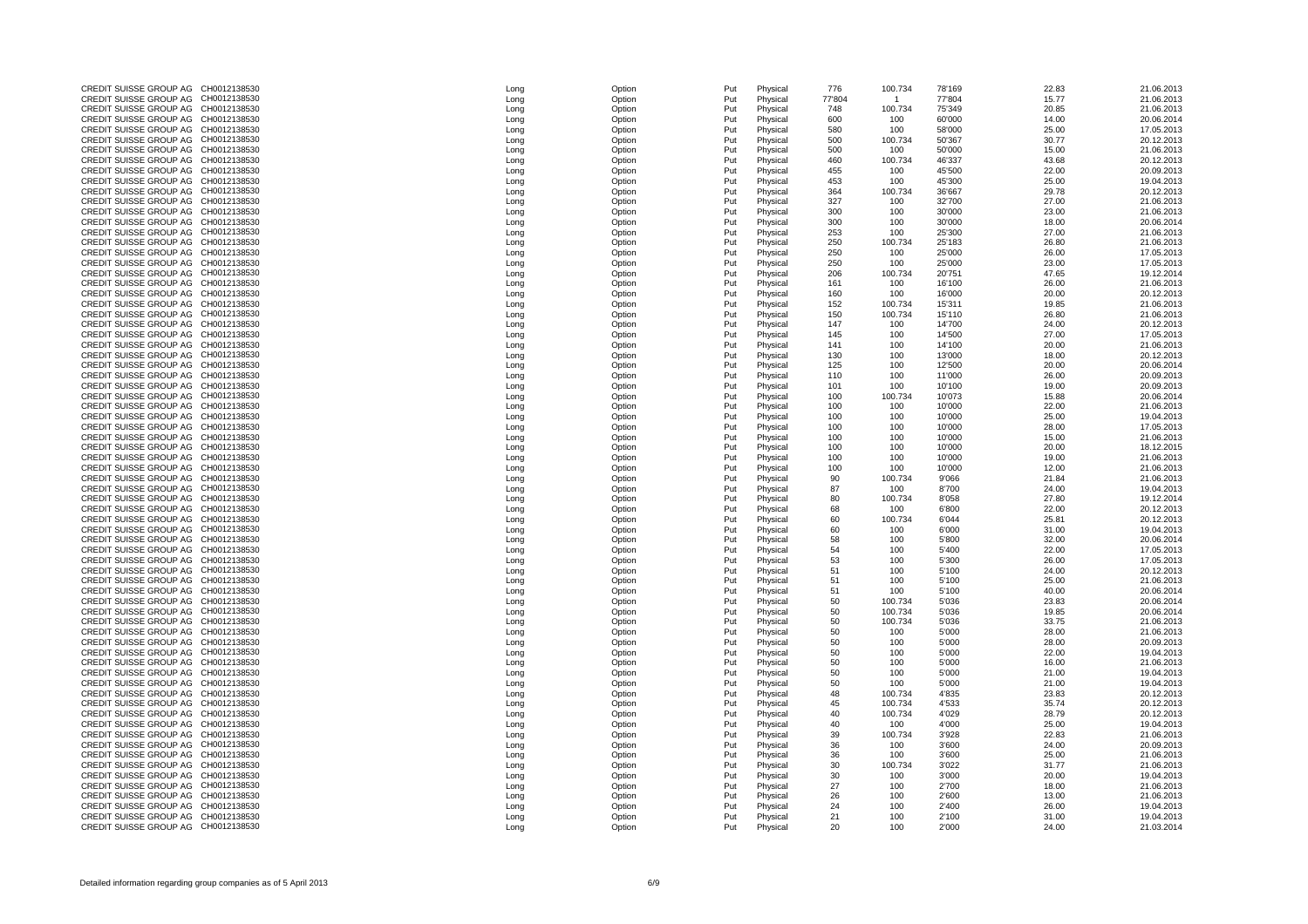| CREDIT SUISSE GROUP AG CH0012138530                                        | Long | Option           | Put        | Physical | 20      | 100     | 2'000   | 22.00          | 21.03.2014               |
|----------------------------------------------------------------------------|------|------------------|------------|----------|---------|---------|---------|----------------|--------------------------|
| CREDIT SUISSE GROUP AG CH0012138530                                        | Long | Option           | Put        | Physical | 20      | 100     | 2'000   | 19.00          | 21.06.2013               |
| CREDIT SUISSE GROUP AG CH0012138530                                        | Long | Option           | Put        | Physical | 10      | 100.734 | 1'007   | 16.88          | 21.06.2013               |
| CREDIT SUISSE GROUP AG CH0012138530                                        | Long | Option           | Put        | Physical | 10      | 100     | 1'000   | 19.00          | 20.12.2013               |
| CREDIT SUISSE GROUP AG CH0012138530                                        |      |                  | Put        |          | 10      |         |         | 28.00          | 19.04.2013               |
| CREDIT SUISSE GROUP AG CH0012138530                                        | Long | Option           |            | Physical |         | 100     | 1'000   |                |                          |
|                                                                            | Long | Option           | Put        | Physical | 10      | 100     | 1'000   | 30.00          | 17.05.2013               |
| CREDIT SUISSE GROUP AG CH0012138530                                        | Long | Option           | Put        | Physical | 10      | 100     | 1'000   | 27.00          | 19.04.2013               |
| CREDIT SUISSE GROUP AG CH0012138530                                        | Long | Option           | Put        | Physical | 10      | 100     | 1'000   | 32.00          | 20.12.2013               |
| CREDIT SUISSE GROUP AG CH0012138530                                        | Long | Option           | Put        | Physical |         | 100.734 | 705     | 27.80          | 21.06.2013               |
| CREDIT SUISSE GROUP AG CH0012138530                                        | Long | Option           | Put        | Physical |         | 100.734 | 503     | 21.84          | 20.12.2013               |
| CREDIT SUISSE GROUP AG CH0012138530                                        | Long | Option           | Put        | Physical |         | 100     | 300     | 24.00          | 20.06.2014               |
| CREDIT SUISSE GROUP AG CH0012138530                                        | Long | Option           | Put        | Physical |         | 100     | 300     | 28.00          | 21.06.2013               |
| CREDIT SUISSE GROUP AG CH0012138530                                        | Long | Option           | Put        | Physical |         | 100     | 200     | 20.00          | 17.05.2013               |
| CREDIT SUISSE GROUP AG CH0012138530                                        | Long | Option           | Put        | Physical |         | 100     | 200     | 28.00          | 19.12.2014               |
| CREDIT SUISSE GROUP AG CH0012138530                                        | Long | Option           | Put        | Physical |         | 100     | 200     | 28.00          | 20.12.2013               |
| CREDIT SUISSE GROUP AG CH0012138530                                        | Long | Option           | Put        | Physical |         | 100.734 | 100     | 23.83          | 20.06.2014               |
| CREDIT SUISSE GROUP AG CH0012138530                                        | Long | Option           | Put        | Physical |         | 100.734 | 100     | 27.80          | 20.12.2013               |
| CREDIT SUISSE GROUP AG CH0012138530                                        | Long | Option           | Put        | Physical |         | 100     | 100     | 29.00          | 19.04.2013               |
| CREDIT SUISSE GROUP AG CH0012138530                                        | Long | Option           | Put        | Cash     | 695'000 |         | 695'000 | 19.00          | 01.10.2013               |
| CREDIT SUISSE GROUP AG CH0012138530                                        | Long | Option           | Put        | Cash     | 550'000 |         | 550'000 | 18.00          | 20.12.2013               |
| CREDIT SUISSE GROUP AG CH0012138530                                        | Long | Option           | Put        | Cash     | 500'000 |         | 500'000 | 26.00          | 20.12.2013               |
| CREDIT SUISSE GROUP AG CH0012138530                                        | Long | Option           | Put        | Cash     | 426'200 |         | 426'200 | 20.00          | 17.09.2013               |
| CREDIT SUISSE GROUP AG CH0012138530                                        | Long | Option           | Put        | Cash     | 382'212 |         | 382'212 | 47.09          | 30.07.2014               |
| CREDIT SUISSE GROUP AG CH0012138530                                        | Long | Option           | Put        | Cash     | 377'753 |         | 377'753 | 23.83          | 11.07.2013               |
| CREDIT SUISSE GROUP AG CH0012138530                                        | Long | Option           | Put        | Cash     | 302'202 |         | 302'202 | 69.49          | 11.07.2013               |
| CREDIT SUISSE GROUP AG CH0012138530                                        | Long | Option           | Put        | Cash     | 254'379 |         | 254'379 | 25.90          | 15.09.2014               |
| CREDIT SUISSE GROUP AG CH0012138530                                        | Long | Option           | Put        | Cash     | 251'835 |         | 251'835 | 19.85          | 21.06.2013               |
| CREDIT SUISSE GROUP AG CH0012138530                                        | Long | Option           | Put        | Cash     | 250'000 |         | 250'000 | 30.00          | 27.03.2014               |
| CREDIT SUISSE GROUP AG CH0012138530                                        | Long | Option           | Put        | Cash     | 226'652 |         | 226'652 | 17.08          | 30.05.2013               |
| CREDIT SUISSE GROUP AG CH0012138530                                        | Long | Option           | Put        | Cash     | 200'000 |         | 200'000 | 70.00          | 24.10.2013               |
| CREDIT SUISSE GROUP AG CH0012138530                                        | Long | Option           | Put        | Cash     | 200'000 |         | 200'000 | 20.00          | 20.09.2013               |
| CREDIT SUISSE GROUP AG CH0012138530                                        | Long | Option           | Put        | Cash     | 121'978 |         | 121'978 | 49.19          | 07.08.2014               |
| CREDIT SUISSE GROUP AG CH0012138530                                        | Long | Option           | Put        | Cash     | 120'881 |         | 120'881 | 16.88          | 20.12.2013               |
| CREDIT SUISSE GROUP AG CH0012138530                                        | Long | Option           | Put        | Cash     | 120'881 |         | 120'881 | 99.27          | 22.05.2013               |
| CREDIT SUISSE GROUP AG CH0012138530                                        | Long | Option           | Put        | Cash     | 116'851 |         | 116'851 | 91.33          | 12.06.2013               |
| CREDIT SUISSE GROUP AG CH0012138530                                        | Long | Option           | Put        | Cash     | 68'499  |         | 68'499  | 99.27          | 12.06.2013               |
| CREDIT SUISSE GROUP AG CH0012138530                                        | Long | Option           | Put        | Cash     | 67'425  |         | 67'425  | 25.00          | 20.02.2014               |
| CREDIT SUISSE GROUP AG CH0012138530                                        |      |                  |            | Cash     | 66'667  |         | 66'667  |                |                          |
| CREDIT SUISSE GROUP AG CH0012138530                                        | Long | Option<br>Option | Put<br>Put | Cash     | 60'440  |         | 60'440  | 20.65<br>91.33 | 20.12.2013<br>22.05.2013 |
| CREDIT SUISSE GROUP AG CH0012138530                                        | Long |                  |            |          |         |         |         |                |                          |
|                                                                            | Long | Option           | Put        | Cash     | 50'367  |         | 50'367  | 19.85          | 19.07.2013               |
| CREDIT SUISSE GROUP AG CH0012138530<br>CREDIT SUISSE GROUP AG CH0012138530 | Long | Option           | Put        | Cash     | 50'000  |         | 50'000  | 21.00          | 14.02.2014               |
|                                                                            | Long | Option           | Put        | Cash     | 50'000  |         | 50'000  | 21.00          | 19.09.2014               |
| CREDIT SUISSE GROUP AG CH0012138530                                        | Long | Option           | Put        | Cash     | 50'000  |         | 50'000  | 21.00          | 20.09.2013               |
| CREDIT SUISSE GROUP AG CH0012138530                                        | Long | Option           | Put        | Cash     | 50'000  |         | 50'000  | 19.00          | 21.06.2013               |
| CREDIT SUISSE GROUP AG CH0012138530                                        | Long | Option           | Put        | Cash     | 46'019  |         | 46'019  | 21.73          | 27.08.2013               |
| CREDIT SUISSE GROUP AG CH0012138530                                        | Long | Option           | Put        | Cash     | 44'553  |         | 44'553  | 22.45          | 13.08.2013               |
| CREDIT SUISSE GROUP AG CH0012138530                                        | Long | Option           | Put        | Cash     | 44'396  |         | 44'396  | 45.05          | 10.09.2013               |
| CREDIT SUISSE GROUP AG CH0012138530                                        | Long | Option           | Put        | Cash     | 44'228  |         | 44'228  | 22.61          | 13.08.2013               |
| CREDIT SUISSE GROUP AG CH0012138530                                        | Long | Option           | Put        | Cash     | 37'950  |         | 37'950  | 26.35          | 24.02.2014               |
| CREDIT SUISSE GROUP AG CH0012138530                                        | Long | Option           | Put        | Cash     | 37'250  |         | 37'250  | 32.00          | 19.09.2014               |
| CREDIT SUISSE GROUP AG CH0012138530                                        | Long | Option           | Put        | Cash     | 30'220  |         | 30'220  | 44.00          | 21.06.2013               |
|                                                                            |      |                  |            |          |         |         |         |                |                          |

| Granted (written) conversion and share purchase rights |                   |                                           |                        |              |                                           |      |                 |               |                               |             |                                    |                 |
|--------------------------------------------------------|-------------------|-------------------------------------------|------------------------|--------------|-------------------------------------------|------|-----------------|---------------|-------------------------------|-------------|------------------------------------|-----------------|
| <b>Underlying</b>                                      | <b>ISIN</b>       | <b>Identity of the Issuer</b>             | <b>ISIN Derivative</b> | Long /       | <b>Product</b>                            | Call | <b>Exercise</b> | Number of     | <b>Subscription Number of</b> |             | <b>Exercise Price</b>              | <b>Exercise</b> |
|                                                        | <b>Underlying</b> |                                           |                        | <b>Short</b> | Put<br>Type                               |      | rights          | ratio         | shares                        |             | <b>Period</b>                      |                 |
| <b>CREDIT SUISSE GROUP AG</b>                          | CH0012138530      | Credit Suisse Group (Guernsey) IV Limited | CH0181115681           | Short        | Tier 2 Buffer Capital Notes               |      | Physical        | 750'490'000   | 0.05                          | 37'524'500  | variable - floor price CHF 20.00   | 22.03.2022      |
| CREDIT SUISSE GROUP AG CH0012138530                    |                   | Credit Suisse Group (Guernsey) I Limited  | XS0595225318           | Short        | Tier 2 Buffer Capital Notes               |      | Physical        | 18'080'000    | 0.05                          | 904'000     | variable - floor price USD 20.00   | 24.02.2041      |
| CREDIT SUISSE GROUP AG                                 | CH0012138530      | Credit Suisse Group (Guernsey) I Limited  | XS0595225318           | Short        | Tier 2 Buffer Capital Notes               |      | Physical        | 2'000'000'000 | 0.05                          | 100'000'000 | variable - floor price USD 20.00   | 24.02.2041      |
| CREDIT SUISSE GROUP AG CH0012138530                    |                   | Credit Suisse Group (Guernsey) II Limited | XS0810846617           | Short        | Tier 1 Buffer Capital Notes               |      | Physical        | 1'725'000'000 | 0.06035003                    | 104'103'802 | variable - floor price USD 16.57   |                 |
| CREDIT SUISSE GROUP AG CH0012138530                    |                   |                                           |                        | Short        | Adjustable Performance Plan Awards, APPAs |      | Physical        | 309'288'130   | 0.061387354                   | 18'986'380  | CHF 16.29 (subject to adjustments) |                 |
| CREDIT SUISSE GROUP AG CH0012138530                    |                   |                                           |                        | Short        | Option                                    | Call | Physical        | 6'050         | 100                           | 605'000     | 24.00                              | 21.06.2013      |
| CREDIT SUISSE GROUP AG CH0012138530                    |                   |                                           |                        | Short        | Option                                    | Call | Physical        | 5'500         | 100.734                       | 554'037     | 31.77                              | 20.06.2014      |
| CREDIT SUISSE GROUP AG CH0012138530                    |                   |                                           |                        | Short        | Option                                    | Call | Physical        | 5'457         | 100                           | 545'700     | 26.00                              | 21.06.2013      |
| CREDIT SUISSE GROUP AG CH0012138530                    |                   |                                           |                        | Short        | Option                                    | Call | Physical        | 3'750         | 100                           | 375'000     | 20.00                              | 21.06.2013      |
| CREDIT SUISSE GROUP AG CH0012138530                    |                   |                                           |                        | Short        | Option                                    | Call | Physical        | 3'500         | 100.734                       | 352'569     | 27.80                              | 20.06.2014      |
| CREDIT SUISSE GROUP AG CH0012138530                    |                   |                                           |                        | Short        | Option                                    | Call | Physical        | 3'150         | 100                           | 315'000     | 26.00                              | 17.05.2013      |
| CREDIT SUISSE GROUP AG CH0012138530                    |                   |                                           |                        | Short        | Option                                    | Call | Physical        | 2'950         | 100                           | 295'000     | 30.00                              | 19.04.2013      |
| CREDIT SUISSE GROUP AG CH0012138530                    |                   |                                           |                        | Short        | Option                                    | Call | Physical        | 2'374         | 100.734                       | 239'142     | 23.83                              | 21.06.2013      |
| CREDIT SUISSE GROUP AG CH0012138530                    |                   |                                           |                        | Short        | Option                                    | Call | Physical        | 2'161         | 100.734                       | 217'686     | 27.80                              | 20.12.2013      |
| CREDIT SUISSE GROUP AG CH0012138530                    |                   |                                           |                        | Short        | Option                                    | Call | Physical        | 1'995         | 100.734                       | 200'964     | 19.85                              | 21.06.2013      |
| CREDIT SUISSE GROUP AG CH0012138530                    |                   |                                           |                        | Short        | Option                                    | Call | Physical        | 2'000         | 100                           | 200'000     | 34.00                              | 20.12.2013      |
| CREDIT SUISSE GROUP AG CH0012138530                    |                   |                                           |                        | Short        | Option                                    | Call | Physical        | 1'600         | 100.734                       | 161'174     | 23.83                              | 18.12.2015      |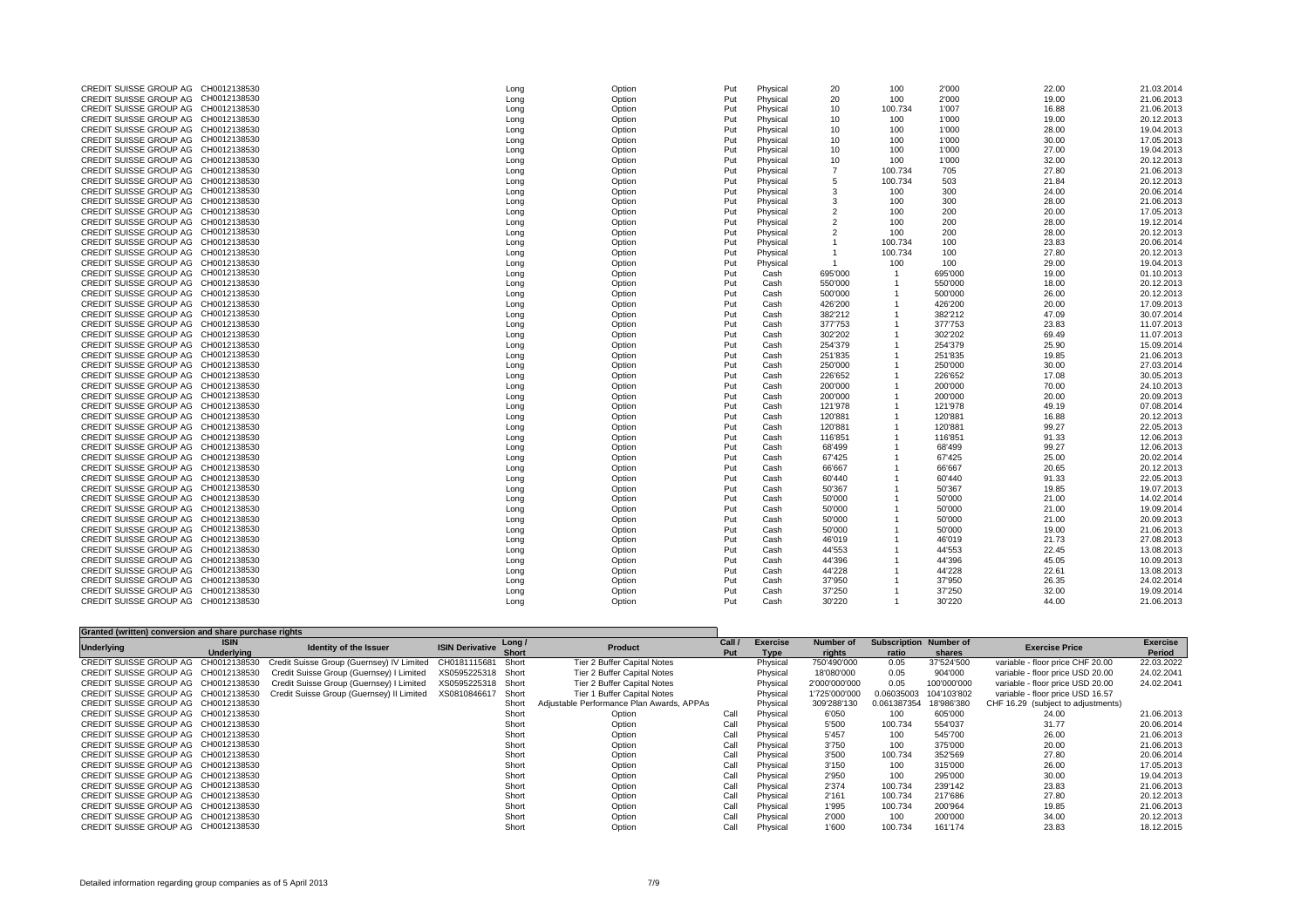| CREDIT SUISSE GROUP AG CH0012138530 | Short | Option | Call | Physical | 1'495   | 100     | 149'500 | 32.00 | 21.06.2013 |
|-------------------------------------|-------|--------|------|----------|---------|---------|---------|-------|------------|
| CREDIT SUISSE GROUP AG CH0012138530 | Short | Option | Call | Physical | 1'327   | 100     | 132'700 | 26.00 | 20.09.2013 |
| CREDIT SUISSE GROUP AG CH0012138530 | Short |        |      |          |         |         | 120'000 | 28.00 | 20.06.2014 |
|                                     |       | Option | Call | Physical | 1'200   | 100     |         |       |            |
| CREDIT SUISSE GROUP AG CH0012138530 | Short | Option | Call | Physical | 1'093   | 100     | 109'300 | 22.00 | 21.06.2013 |
| CREDIT SUISSE GROUP AG CH0012138530 | Short | Option | Call | Physical | 1'050   | 100     | 105'000 | 32.00 | 18.12.2015 |
| CREDIT SUISSE GROUP AG CH0012138530 | Short | Option | Call | Physical | 1'015   | 100.734 | 102'245 | 39.71 | 19.12.2014 |
| CREDIT SUISSE GROUP AG CH0012138530 | Short | Option | Call | Physical | 1'000   | 100.734 | 100'734 | 31.77 | 20.06.2014 |
|                                     |       |        |      |          |         |         |         |       |            |
| CREDIT SUISSE GROUP AG CH0012138530 | Short | Option | Call | Physical | 1'000   | 100.734 | 100'734 | 23.83 | 20.06.2014 |
| CREDIT SUISSE GROUP AG CH0012138530 | Short | Option | Call | Physical | 950     | 100.734 | 95'697  | 19.85 | 20.06.2014 |
| CREDIT SUISSE GROUP AG CH0012138530 | Short | Option | Call | Physical | 700     | 100     | 70'000  | 20.00 | 20.06.2014 |
| CREDIT SUISSE GROUP AG CH0012138530 | Short | Option | Call | Physical | 640     | 100     | 64'000  | 20.00 | 18.12.2015 |
|                                     |       |        |      |          |         |         |         |       |            |
| CREDIT SUISSE GROUP AG CH0012138530 | Short | Option | Call | Physical | 588     | 100     | 58'800  | 22.00 | 21.06.2013 |
| CREDIT SUISSE GROUP AG CH0012138530 | Short | Option | Call | Physical | 450     | 100.734 | 45'330  | 25.81 | 21.06.2013 |
| CREDIT SUISSE GROUP AG CH0012138530 | Short | Option | Call | Physical | 365     | 100.734 | 36'767  | 24.82 | 21.06.2013 |
| CREDIT SUISSE GROUP AG CH0012138530 | Short | Option | Call | Physical | 300     | 100.734 | 30'220  | 32.76 | 20.12.2013 |
| CREDIT SUISSE GROUP AG CH0012138530 | Short |        |      |          |         |         | 30'000  | 32.00 | 20.09.2013 |
|                                     |       | Option | Call | Physical | 300     | 100     |         |       |            |
| CREDIT SUISSE GROUP AG CH0012138530 | Short | Option | Call | Physical | 300     | 100     | 30'000  | 25.00 | 17.05.2013 |
| CREDIT SUISSE GROUP AG CH0012138530 | Short | Option | Call | Physical | 277     | 100     | 27'700  | 28.00 | 21.06.2013 |
| CREDIT SUISSE GROUP AG CH0012138530 | Short | Option | Call | Physical | 220     | 100.734 | 22'161  | 28.79 | 21.06.2013 |
| CREDIT SUISSE GROUP AG CH0012138530 | Short |        |      |          |         |         |         |       | 20.06.2014 |
|                                     |       | Option | Call | Physical | 200     | 100     | 20'000  | 32.00 |            |
| CREDIT SUISSE GROUP AG CH0012138530 | Short | Option | Call | Physical | 199     | 100     | 19'900  | 24.00 | 20.12.2013 |
| CREDIT SUISSE GROUP AG CH0012138530 | Short | Option | Call | Physical | 197     | 100     | 19'700  | 32.00 | 20.09.2013 |
| CREDIT SUISSE GROUP AG CH0012138530 | Short | Option | Call | Physical | 163     | 100     | 16'300  | 28.00 | 20.12.2013 |
| CREDIT SUISSE GROUP AG CH0012138530 | Short |        | Call |          |         | 100.734 | 15'714  | 24.82 | 20.12.2013 |
|                                     |       | Option |      | Physical | 156     |         |         |       |            |
| CREDIT SUISSE GROUP AG CH0012138530 | Short | Option | Call | Physical | 150     | 100.734 | 15'110  | 30.77 | 20.12.2013 |
| CREDIT SUISSE GROUP AG CH0012138530 | Short | Option | Call | Physical | 150     | 100.734 | 15'110  | 29.78 | 20.12.2013 |
| CREDIT SUISSE GROUP AG CH0012138530 | Short | Option | Call | Physical | 150     | 100.734 | 15'110  | 26.80 | 21.06.2013 |
| CREDIT SUISSE GROUP AG CH0012138530 |       |        |      |          |         |         |         | 27.00 |            |
|                                     | Short | Option | Call | Physical | 151     | 100     | 15'100  |       | 19.04.2013 |
| CREDIT SUISSE GROUP AG CH0012138530 | Short | Option | Call | Physical | 150     | 100     | 15'000  | 24.00 | 19.04.2013 |
| CREDIT SUISSE GROUP AG CH0012138530 | Short | Option | Call | Physical | 125     | 100     | 12'500  | 26.00 | 19.04.2013 |
| CREDIT SUISSE GROUP AG CH0012138530 | Short | Option | Call | Physical | 103     | 100     | 10'300  | 27.00 | 17.05.2013 |
| CREDIT SUISSE GROUP AG CH0012138530 | Short | Option | Call |          | 100     | 100.734 | 10'073  | 21.84 | 20.12.2013 |
|                                     |       |        |      | Physical |         |         |         |       |            |
| CREDIT SUISSE GROUP AG CH0012138530 | Short | Option | Call | Physical | 100     | 100     | 10'000  | 25.00 | 17.05.2013 |
| CREDIT SUISSE GROUP AG CH0012138530 | Short | Option | Call | Physical | 100     | 100     | 10'000  | 16.00 | 20.06.2014 |
| CREDIT SUISSE GROUP AG CH0012138530 | Short | Option | Call | Physical | 100     | 100     | 10'000  | 28.00 | 20.06.2014 |
| CREDIT SUISSE GROUP AG CH0012138530 | Short | Option | Call | Physical | 100     | 100     | 10'000  | 24.00 | 20.06.2014 |
|                                     |       |        |      |          |         |         |         |       |            |
| CREDIT SUISSE GROUP AG CH0012138530 | Short | Option | Call | Physical | 100     | 100     | 10'000  | 19.00 | 21.06.2013 |
| CREDIT SUISSE GROUP AG CH0012138530 | Short | Option | Call | Physical | 100     | 100     | 10'000  | 34.00 | 20.09.2013 |
| CREDIT SUISSE GROUP AG CH0012138530 | Short | Option | Call | Physical | 100     | 100     | 10'000  | 20.00 | 20.12.2013 |
| CREDIT SUISSE GROUP AG CH0012138530 | Short | Option | Call | Physical | 100     | 100     | 10'000  | 28.00 | 18.12.2015 |
|                                     |       |        |      |          |         |         |         |       |            |
| CREDIT SUISSE GROUP AG CH0012138530 | Short | Option | Call | Physical | 98      | 100.734 | 9'871   | 22.83 | 21.06.2013 |
| CREDIT SUISSE GROUP AG CH0012138530 | Short | Option | Call | Physical | 95      | 100     | 9'500   | 22.00 | 20.12.2013 |
| CREDIT SUISSE GROUP AG CH0012138530 | Short | Option | Call | Physical | 70      | 100.734 | 7'051   | 24.82 | 20.12.2013 |
| CREDIT SUISSE GROUP AG CH0012138530 | Short | Option | Call | Physical | 64      | 100     | 6'400   | 26.00 | 20.09.2013 |
|                                     |       |        |      |          |         |         |         |       |            |
| CREDIT SUISSE GROUP AG CH0012138530 | Short | Option | Call | Physical |         | 100     | 5'800   | 20.00 | 21.06.2013 |
| CREDIT SUISSE GROUP AG CH0012138530 | Short | Option | Call | Physical | 54      | 100     | 5'400   | 26.00 | 20.12.2013 |
| CREDIT SUISSE GROUP AG CH0012138530 | Short | Option | Call | Physical | 50      | 100.734 | 5'036   | 30.77 | 20.12.2013 |
| CREDIT SUISSE GROUP AG CH0012138530 | Short | Option | Call | Physical | 50      | 100.734 | 5'036   | 26.80 | 20.12.2013 |
| CREDIT SUISSE GROUP AG CH0012138530 | Short |        | Call |          |         | 100.734 | 5'036   | 26.80 | 21.06.2013 |
|                                     |       | Option |      | Physical | 50      |         |         |       |            |
| CREDIT SUISSE GROUP AG CH0012138530 | Short | Option | Call | Physical | 50      | 100.734 | 5'036   | 28.79 | 21.06.2013 |
| CREDIT SUISSE GROUP AG CH0012138530 | Short | Option | Call | Physical | 50      | 100.734 | 5'036   | 31.77 | 20.06.2014 |
| CREDIT SUISSE GROUP AG CH0012138530 | Short | Option | Call | Physical | 50      | 100     | 5'000   | 28.00 | 17.05.2013 |
| CREDIT SUISSE GROUP AG CH0012138530 | Short | Option | Call | Physical | 50      | 100     | 5'000   | 22.00 | 20.09.2013 |
|                                     |       |        |      |          |         |         |         |       |            |
| CREDIT SUISSE GROUP AG CH0012138530 | Short | Option | Call | Physical | 50      | 100     | 5'000   | 32.00 | 20.06.2014 |
| CREDIT SUISSE GROUP AG CH0012138530 | Short | Option | Call | Physical | 50      | 100     | 5'000   | 20.00 | 20.09.2013 |
| CREDIT SUISSE GROUP AG CH0012138530 | Short | Option | Call | Physical | 43      | 100     | 4'300   | 30.00 | 20.12.2013 |
| CREDIT SUISSE GROUP AG CH0012138530 | Short | Option | Call | Physical | 15      | 100     | 1'500   | 24.00 | 20.12.2013 |
| CREDIT SUISSE GROUP AG CH0012138530 | Short | Option | Call | Physical | 14      | 100     | 1'400   | 25.00 | 19.04.2013 |
|                                     |       |        |      |          |         |         |         |       |            |
| CREDIT SUISSE GROUP AG CH0012138530 | Short | Option | Call | Physical | 11      | 100     | 1'100   | 25.00 | 21.06.2013 |
| CREDIT SUISSE GROUP AG CH0012138530 | Short | Option | Call | Physical | 10      | 100.734 | 1'007   | 25.81 | 20.12.2013 |
| CREDIT SUISSE GROUP AG CH0012138530 | Short | Option | Call | Physical | 10      | 100     | 1'000   | 22.00 | 20.12.2013 |
| CREDIT SUISSE GROUP AG CH0012138530 | Short | Option | Call | Physical | 10      | 100     | 1'000   | 22.00 | 21.06.2013 |
|                                     |       |        |      |          |         |         |         |       |            |
| CREDIT SUISSE GROUP AG CH0012138530 | Short | Option | Call | Physical | 8       | 100.734 | 805     | 19.85 | 20.06.2014 |
| CREDIT SUISSE GROUP AG CH0012138530 | Short | Option | Call | Physical |         | 100     | 600     | 32.00 | 20.12.2013 |
| CREDIT SUISSE GROUP AG CH0012138530 | Short | Option | Call | Physical |         | 100     | 200     | 18.00 | 20.12.2013 |
| CREDIT SUISSE GROUP AG CH0012138530 | Short | Option | Call | Physical |         | 100     | 100     | 28.00 | 19.12.2014 |
|                                     |       |        |      |          |         |         |         |       |            |
| CREDIT SUISSE GROUP AG CH0012138530 | Short | Option | Call | Cash     | 395'885 |         | 395'885 | 89.34 | 21.06.2013 |
| CREDIT SUISSE GROUP AG CH0012138530 | Short | Option | Call | Cash     | 172'500 |         | 172'500 | 16.91 | 21.06.2013 |
| CREDIT SUISSE GROUP AG CH0012138530 | Short | Option | Call | Cash     | 254'379 |         | 254'379 | 25.90 | 15.09.2014 |
| CREDIT SUISSE GROUP AG CH0012138530 | Short | Option | Call | Cash     | 201'467 |         | 201'467 | 47.65 | 20.12.2013 |
| CREDIT SUISSE GROUP AG CH0012138530 | Short | Option |      | Cash     | 100'000 |         | 100'000 | 20.65 | 20.12.2013 |
|                                     |       |        | Call |          |         |         |         |       |            |
| CREDIT SUISSE GROUP AG CH0012138530 | Short | Option | Call | Cash     | 151'101 |         | 151'101 | 89.34 | 20.12.2013 |
| CREDIT SUISSE GROUP AG CH0012138530 | Short | Option | Call | Cash     | 77'804  |         | 77'804  | 15.77 | 21.06.2013 |
|                                     |       |        |      |          |         |         |         |       |            |

| CREDIT SUISSE GROUP AG CH0012138530           | Short<br>Option<br>Call | Physical | 1'495          |
|-----------------------------------------------|-------------------------|----------|----------------|
| <b>CREDIT SUISSE GROUP AG</b><br>CH0012138530 | Short<br>Call           | Physical | 1'327          |
|                                               | Option                  |          |                |
| CREDIT SUISSE GROUP AG CH0012138530           | Short<br>Call<br>Option | Physical | 1'200          |
| CREDIT SUISSE GROUP AG CH0012138530           | Short<br>Option<br>Call | Physical | 1'093          |
| CREDIT SUISSE GROUP AG CH0012138530           | Short<br>Call<br>Option | Physical | 1'050          |
| CREDIT SUISSE GROUP AG CH0012138530           | Short<br>Call<br>Option | Physical | 1'015          |
| CREDIT SUISSE GROUP AG CH0012138530           | Short<br>Call<br>Option | Physical | 1'000          |
| CREDIT SUISSE GROUP AG CH0012138530           | Short<br>Call<br>Option | Physical | 1'000          |
| CREDIT SUISSE GROUP AG CH0012138530           | Short<br>Call<br>Option | Physical | 950            |
| CREDIT SUISSE GROUP AG CH0012138530           | Short<br>Call<br>Option | Physical | 700            |
| CREDIT SUISSE GROUP AG CH0012138530           | Short<br>Call<br>Option | Physical | 640            |
| CREDIT SUISSE GROUP AG CH0012138530           | Short<br>Call<br>Option | Physical | 588            |
|                                               |                         |          |                |
| CREDIT SUISSE GROUP AG CH0012138530           | Short<br>Call<br>Option | Physical | 450            |
| CREDIT SUISSE GROUP AG CH0012138530           | Short<br>Call<br>Option | Physical | 365            |
| CREDIT SUISSE GROUP AG CH0012138530           | Short<br>Call<br>Option | Physical | 300            |
| CREDIT SUISSE GROUP AG CH0012138530           | Short<br>Call<br>Option | Physical | 300            |
| CREDIT SUISSE GROUP AG<br>CH0012138530        | Short<br>Call<br>Option | Physical | 300            |
| CREDIT SUISSE GROUP AG<br>CH0012138530        | Short<br>Option<br>Call | Physical | 277            |
| CREDIT SUISSE GROUP AG<br>CH0012138530        | Short<br>Option<br>Call | Physical | 220            |
| CREDIT SUISSE GROUP AG CH0012138530           | Short<br>Option<br>Call | Physical | 200            |
| CREDIT SUISSE GROUP AG CH0012138530           | Short<br>Option<br>Call | Physical | 199            |
| CREDIT SUISSE GROUP AG CH0012138530           |                         |          |                |
|                                               | Short<br>Option<br>Call | Physical | 197            |
| CREDIT SUISSE GROUP AG CH0012138530           | Short<br>Option<br>Call | Physical | 163            |
| CREDIT SUISSE GROUP AG CH0012138530           | Short<br>Option<br>Call | Physical | 156            |
| CREDIT SUISSE GROUP AG CH0012138530           | Short<br>Option<br>Call | Physical | 150            |
| CREDIT SUISSE GROUP AG CH0012138530           | Short<br>Call<br>Option | Physical | 150            |
| CREDIT SUISSE GROUP AG CH0012138530           | Short<br>Call<br>Option | Physical | 150            |
| CREDIT SUISSE GROUP AG CH0012138530           | Short<br>Call<br>Option | Physical | 151            |
| CREDIT SUISSE GROUP AG<br>CH0012138530        | Short<br>Call<br>Option | Physical | 150            |
| CREDIT SUISSE GROUP AG CH0012138530           | Short                   |          |                |
|                                               | Call<br>Option          | Physical | 125            |
| CREDIT SUISSE GROUP AG<br>CH0012138530        | Short<br>Call<br>Option | Physical | 103            |
| CREDIT SUISSE GROUP AG<br>CH0012138530        | Short<br>Call<br>Option | Physical | 100            |
| CREDIT SUISSE GROUP AG CH0012138530           | Short<br>Call<br>Option | Physical | 100            |
| CREDIT SUISSE GROUP AG CH0012138530           | Short<br>Call<br>Option | Physical | 100            |
| CREDIT SUISSE GROUP AG CH0012138530           | Short<br>Call<br>Option | Physical | 100            |
| CREDIT SUISSE GROUP AG CH0012138530           | Short<br>Call<br>Option | Physical | 100            |
| CREDIT SUISSE GROUP AG CH0012138530           | Short<br>Option<br>Call | Physical | 100            |
| CREDIT SUISSE GROUP AG CH0012138530           | Short<br>Option<br>Call | Physical | 100            |
| CREDIT SUISSE GROUP AG CH0012138530           | Short<br>Call           |          | 100            |
|                                               | Option                  | Physical |                |
| CREDIT SUISSE GROUP AG CH0012138530           | Short<br>Call<br>Option | Physical | 100            |
| CREDIT SUISSE GROUP AG CH0012138530           | Short<br>Call<br>Option | Physical | 98             |
| CREDIT SUISSE GROUP AG CH0012138530           | Short<br>Call<br>Option | Physical | 95             |
| CREDIT SUISSE GROUP AG CH0012138530           | Short<br>Call<br>Option | Physical | 70             |
| CREDIT SUISSE GROUP AG CH0012138530           | Short<br>Call<br>Option | Physical | 64             |
| CREDIT SUISSE GROUP AG CH0012138530           | Short<br>Option<br>Call | Physical | 58             |
| CREDIT SUISSE GROUP AG CH0012138530           | Short<br>Call<br>Option | Physical | 54             |
| CREDIT SUISSE GROUP AG CH0012138530           | Short<br>Option<br>Call | Physical | 50             |
| CREDIT SUISSE GROUP AG CH0012138530           | Short<br>Call<br>Option | Physical | 50             |
| CREDIT SUISSE GROUP AG CH0012138530           | Short<br>Call           |          |                |
|                                               | Option                  | Physical | 50             |
| CREDIT SUISSE GROUP AG CH0012138530           | Short<br>Call<br>Option | Physical | 50             |
| CREDIT SUISSE GROUP AG CH0012138530           | Short<br>Option<br>Call | Physical | 50             |
| CREDIT SUISSE GROUP AG CH0012138530           | Short<br>Call<br>Option | Physical | 50             |
| CREDIT SUISSE GROUP AG CH0012138530           | Short<br>Call<br>Option | Physical | 50             |
| CREDIT SUISSE GROUP AG CH0012138530           | Short<br>Call<br>Option | Physical | 50             |
| CREDIT SUISSE GROUP AG CH0012138530           | Short<br>Call<br>Option | Physical | 50             |
| CREDIT SUISSE GROUP AG CH0012138530           | Short<br>Call<br>Option | Physical | 43             |
| CREDIT SUISSE GROUP AG CH0012138530           | Short<br>Call<br>Option | Physical | 15             |
| CREDIT SUISSE GROUP AG CH0012138530           | Short<br>Call<br>Option | Physical | 14             |
| CREDIT SUISSE GROUP AG CH0012138530           | Short<br>Call           | Physical | 11             |
|                                               | Option                  |          |                |
| CREDIT SUISSE GROUP AG CH0012138530           | Short<br>Call<br>Option | Physical | 10             |
| CREDIT SUISSE GROUP AG CH0012138530           | Short<br>Call<br>Option | Physical | 10             |
| CREDIT SUISSE GROUP AG CH0012138530           | Short<br>Call<br>Option | Physical | 10             |
| CREDIT SUISSE GROUP AG CH0012138530           | Short<br>Call<br>Option | Physical | 8              |
| CREDIT SUISSE GROUP AG CH0012138530           | Short<br>Call<br>Option | Physical | 6              |
| CREDIT SUISSE GROUP AG CH0012138530           | Short<br>Call<br>Option | Physical | $\overline{c}$ |
| CREDIT SUISSE GROUP AG CH0012138530           | Short<br>Call<br>Option | Physical |                |
| CREDIT SUISSE GROUP AG CH0012138530           | Call<br>Short<br>Option | Cash     | 395'885        |
| CREDIT SUISSE GROUP AG CH0012138530           | Short<br>Call<br>Option | Cash     | 172'500        |
| CREDIT SUISSE GROUP AG<br>CH0012138530        | Short<br>Call           | Cash     | 254'379        |
|                                               | Option                  |          |                |
| CREDIT SUISSE GROUP AG CH0012138530           | Call<br>Short<br>Option | Cash     | 201'467        |
| CREDIT SUISSE GROUP AG<br>CH0012138530        | Short<br>Call<br>Option | Cash     | 100'000        |
| CREDIT SUISSE GROUP AG CH0012138530           | Short<br>Call<br>Option | Cash     | 151'101        |

| CREDIT SUISSE GROUP AG CH0012138530 |              | Short | Option | Call |
|-------------------------------------|--------------|-------|--------|------|
| CREDIT SUISSE GROUP AG              | CH0012138530 | Short | Option | Call |
|                                     |              |       |        |      |
| CREDIT SUISSE GROUP AG CH0012138530 |              | Short | Option | Call |
| CREDIT SUISSE GROUP AG CH0012138530 |              | Short | Option | Call |
| CREDIT SUISSE GROUP AG CH0012138530 |              | Short | Option | Call |
| CREDIT SUISSE GROUP AG CH0012138530 |              | Short | Option | Call |
| CREDIT SUISSE GROUP AG              | CH0012138530 | Short | Option | Call |
| <b>CREDIT SUISSE GROUP AG</b>       | CH0012138530 | Short | Option | Call |
| CREDIT SUISSE GROUP AG CH0012138530 |              | Short |        | Call |
|                                     |              |       | Option |      |
| CREDIT SUISSE GROUP AG              | CH0012138530 | Short | Option | Call |
| CREDIT SUISSE GROUP AG              | CH0012138530 | Short | Option | Call |
| CREDIT SUISSE GROUP AG              | CH0012138530 | Short | Option | Call |
| CREDIT SUISSE GROUP AG              | CH0012138530 | Short | Option | Call |
| CREDIT SUISSE GROUP AG              | CH0012138530 | Short | Option | Call |
| CREDIT SUISSE GROUP AG CH0012138530 |              |       |        |      |
|                                     |              | Short | Option | Call |
| CREDIT SUISSE GROUP AG CH0012138530 |              | Short | Option | Call |
| CREDIT SUISSE GROUP AG CH0012138530 |              | Short | Option | Call |
| CREDIT SUISSE GROUP AG CH0012138530 |              | Short | Option | Call |
| CREDIT SUISSE GROUP AG CH0012138530 |              | Short | Option | Call |
| CREDIT SUISSE GROUP AG CH0012138530 |              | Short | Option | Call |
|                                     |              |       |        |      |
| CREDIT SUISSE GROUP AG              | CH0012138530 | Short | Option | Call |
| CREDIT SUISSE GROUP AG              | CH0012138530 | Short | Option | Call |
| <b>CREDIT SUISSE GROUP AG</b>       | CH0012138530 | Short | Option | Call |
| CREDIT SUISSE GROUP AG              | CH0012138530 | Short | Option | Call |
| <b>CREDIT SUISSE GROUP AG</b>       | CH0012138530 | Short | Option | Call |
| <b>CREDIT SUISSE GROUP AG</b>       | CH0012138530 | Short | Option | Call |
|                                     |              |       |        |      |
| <b>CREDIT SUISSE GROUP AG</b>       | CH0012138530 | Short | Option | Call |
| <b>CREDIT SUISSE GROUP AG</b>       | CH0012138530 | Short | Option | Call |
| <b>CREDIT SUISSE GROUP AG</b>       | CH0012138530 | Short | Option | Call |
| CREDIT SUISSE GROUP AG CH0012138530 |              | Short | Option | Call |
| CREDIT SUISSE GROUP AG CH0012138530 |              | Short | Option | Call |
| CREDIT SUISSE GROUP AG CH0012138530 |              | Short | Option | Call |
|                                     |              |       |        |      |
| CREDIT SUISSE GROUP AG CH0012138530 |              | Short | Option | Call |
| CREDIT SUISSE GROUP AG              | CH0012138530 | Short | Option | Call |
| CREDIT SUISSE GROUP AG CH0012138530 |              | Short | Option | Call |
| CREDIT SUISSE GROUP AG CH0012138530 |              | Short | Option | Call |
| CREDIT SUISSE GROUP AG CH0012138530 |              | Short | Option | Call |
| CREDIT SUISSE GROUP AG              | CH0012138530 | Short | Option | Call |
|                                     |              |       |        |      |
| CREDIT SUISSE GROUP AG CH0012138530 |              | Short | Option | Call |
| CREDIT SUISSE GROUP AG              | CH0012138530 | Short | Option | Call |
| CREDIT SUISSE GROUP AG CH0012138530 |              | Short | Option | Call |
| CREDIT SUISSE GROUP AG CH0012138530 |              | Short | Option | Call |
| CREDIT SUISSE GROUP AG CH0012138530 |              | Short | Option | Call |
| CREDIT SUISSE GROUP AG CH0012138530 |              | Short | Option | Call |
|                                     |              |       |        |      |
| CREDIT SUISSE GROUP AG CH0012138530 |              | Short | Option | Call |
| CREDIT SUISSE GROUP AG              | CH0012138530 | Short | Option | Call |
| CREDIT SUISSE GROUP AG              | CH0012138530 | Short | Option | Call |
| CREDIT SUISSE GROUP AG              | CH0012138530 | Short | Option | Call |
| <b>CREDIT SUISSE GROUP AG</b>       | CH0012138530 | Short | Option | Call |
| <b>CREDIT SUISSE GROUP AG</b>       | CH0012138530 | Short | Option | Call |
| CREDIT SUISSE GROUP AG              | CH0012138530 |       | Option |      |
|                                     |              | Short |        | Call |
| CREDIT SUISSE GROUP AG              | CH0012138530 | Short | Option | Call |
| <b>CREDIT SUISSE GROUP AG</b>       | CH0012138530 | Short | Option | Call |
| <b>CREDIT SUISSE GROUP AG</b>       | CH0012138530 | Short | Option | Call |
| <b>CREDIT SUISSE GROUP AG</b>       | CH0012138530 | Short | Option | Call |
| CREDIT SUISSE GROUP AG CH0012138530 |              | Short | Option | Call |
| CREDIT SUISSE GROUP AG CH0012138530 |              | Short | Option | Call |
|                                     |              |       |        |      |
| CREDIT SUISSE GROUP AG CH0012138530 |              | Short | Option | Call |
| CREDIT SUISSE GROUP AG CH0012138530 |              | Short | Option | Call |
| CREDIT SUISSE GROUP AG CH0012138530 |              | Short | Option | Call |
| CREDIT SUISSE GROUP AG CH0012138530 |              | Short | Option | Call |
| CREDIT SUISSE GROUP AG CH0012138530 |              | Short | Option | Call |
| CREDIT SUISSE GROUP AG              | CH0012138530 | Short | Option | Call |
| CREDIT SUISSE GROUP AG CH0012138530 |              |       |        |      |
|                                     |              | Short | Option | Call |
| CREDIT SUISSE GROUP AG CH0012138530 |              | Short | Option | Call |
| CREDIT SUISSE GROUP AG              | CH0012138530 | Short | Option | Call |
| CREDIT SUISSE GROUP AG CH0012138530 |              | Short | Option | Call |
| CREDIT SUISSE GROUP AG CH0012138530 |              | Short | Option | Call |
| CREDIT SUISSE GROUP AG CH0012138530 |              | Short | Option | Call |
| CREDIT SUISSE GROUP AG CH0012138530 |              | Short | Option | Call |
|                                     |              |       |        |      |
| CREDIT SUISSE GROUP AG CH0012138530 |              | Short | Option | Call |
| CREDIT SUISSE GROUP AG              |              |       |        |      |
|                                     | CH0012138530 | Short | Option | Call |
| CREDIT SUISSE GROUP AG CH0012138530 |              | Short | Option | Call |